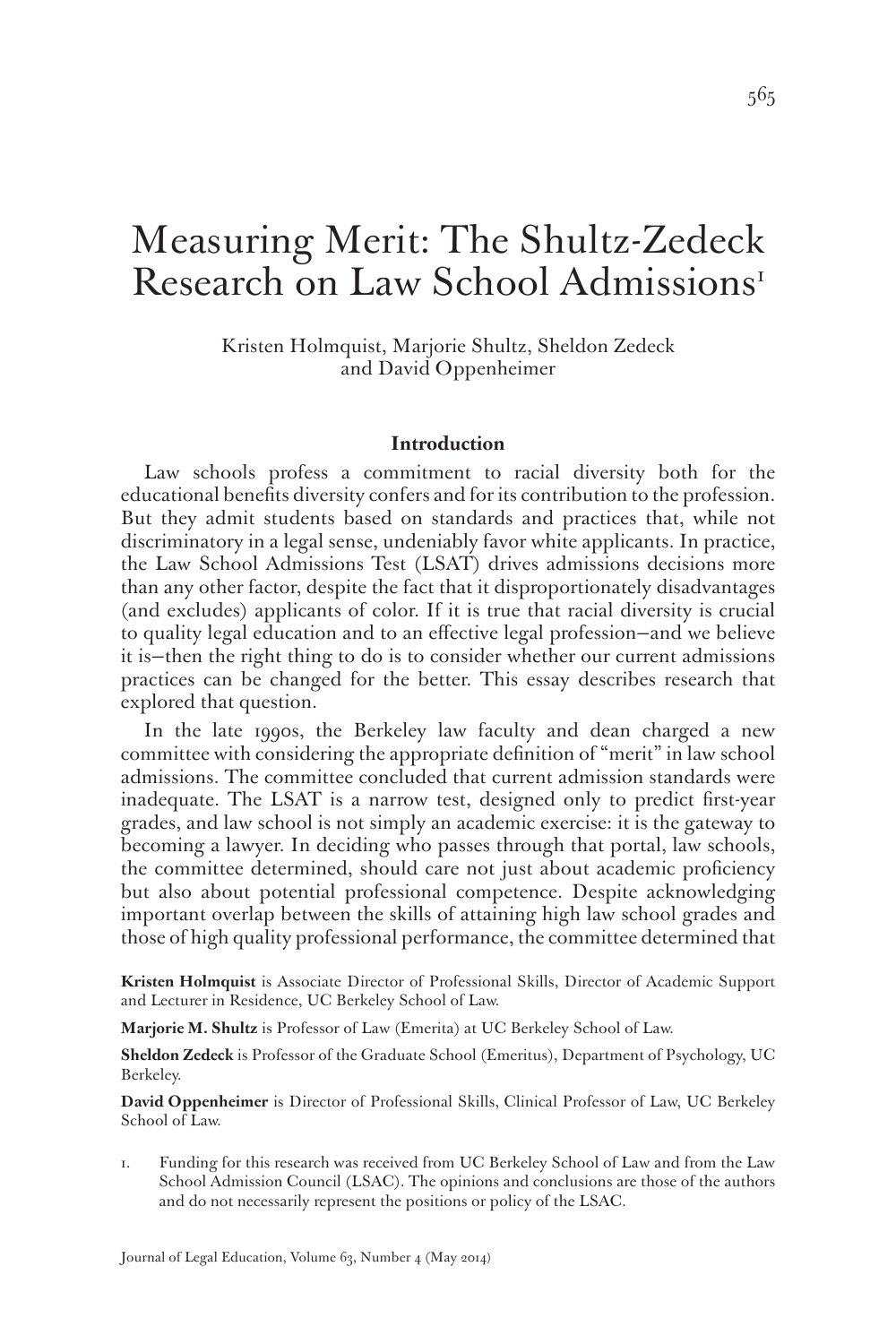additional elements related to professional performance should be considered when selecting students for admission. Commentators had long critiqued the LSAT as too narrow, but—during 60 plus years of LSAT use—no persuasive additions or alternatives had emerged. Was there a valid way to expand the focus?

With this question in mind, two of us (Marjorie Shultz and Sheldon Zedeck) undertook an empirical study. The study grew out of the literature and methods of personnel psychology and employment selection and its goal was to determine whether different, less academic testing could predict effective professional performance. We also expected that such tests, unlike school-oriented cognitive tests, would reduce or eliminate racial and ethnic disparities in law school admission testing. The findings of research on employment selection suggest that particular job performance predictors, such as personality tests and situational judgment tests, show few race- or gender-correlated differences. We hypothesized that just as such tests, adopted by courts, have reduced unjustified employment discrimination, broader measures of merit predictive of lawyering competence would also yield more racially equitable outcomes in law school admissions.

The research process unearthed a complex model of lawyering. It confirmed that professional competence requires not only the analytic quickness and precision that law school currently seeks, teaches and rewards but that it also requires relational skills, negotiation and planning skills, self-control and selfdevelopment, creativity and practical judgment, among other proficiencies. The research confirmed that selection based on this more complete model of lawyering greatly reduces racial disparities and captures a more fundamental meaning of merit which should drive admission decisions. Finally, and importantly, the research showed that professional competence can be predicted with objective tests. Just as the LSAT predicts likely academic success as a first-year law student, the generally race-neutral assessments that Shultz and Zedeck created and tested as a part of this research project predict a different sort of merit—likely success as a practicing, problem-solving attorney.

Part I of this essay engages the ongoing conversation on diversity's value. We began our research as a search for a more compelling account of merit that might also produce broader, fairer and less racially disparate bases of assessment. This section argues that a substantive commitment to racial inclusivity—whether for reasons of equality or because diversity adds value to both legal education and the profession—demands that we examine current admission practices. Today the question of who belongs in any given law school, or in law school at all, turns almost exclusively on the applicant's predicted ability to get good grades as a first-year law student. Law schools, almost all claiming to share our commitment to diversity, are not blind to the racial harms that accompany this measure of merit. But rather than taking a hard look at whether we have adequately or accurately identified the qualities students should exhibit when preparing to become a legal professional, legal education largely relies on affirmative action to ameliorate the effects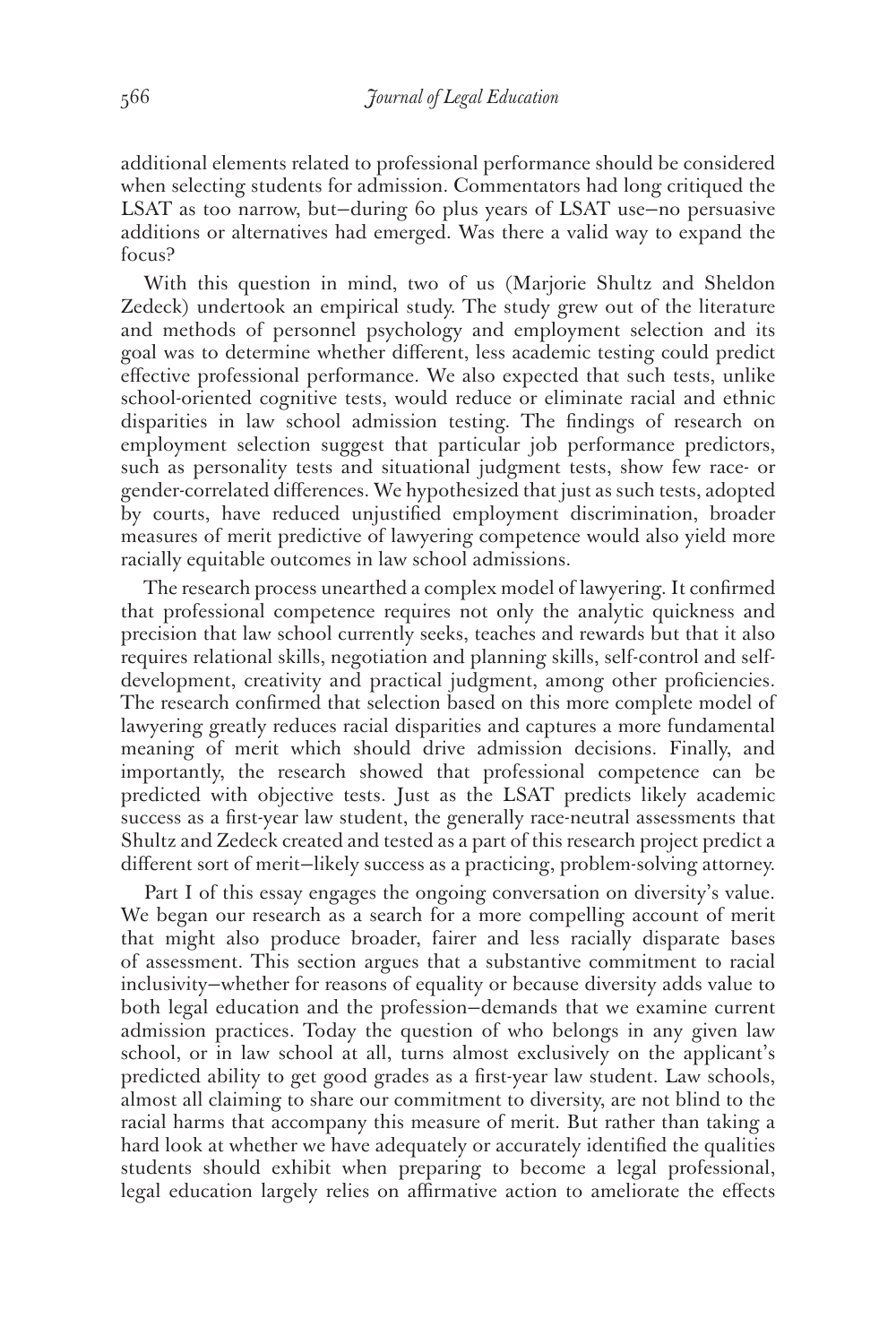of the LSAT's racial disparities. That approach is imperfect for a host of reasons. Embedded in affirmative action policies is an assumption that most minority applicants are not as qualified as admitted white applicants. More pragmatically, use of affirmative action in higher education is under attack.<sup>2</sup> Should race-conscious admissions practices be further constricted, every law school that values diversity will have to explore race-neutral means of achieving it. The Shultz-Zedeck research suggests a theoretically grounded and empirically validated approach to that goal.

The research, described in Part II, offers a much more complete and complex view of lawyering than is found in legal education's current model. Law school admissions tests were originally pegged to first-year grades on the assumption that success during the first year predicted success as a lawyer.3 But the Shultz-Zedeck research bypasses the use of arguably discriminatory proxies like first-year grades<sup>4</sup> and asks the direct question: what does lawyering success look like and what competencies must one possess to achieve it? Then, with a battery of tests, the research predicted not the likelihood of excelling at grades, a proxy for lawyering success, but the likelihood of success itself, and did so in a race-neutral way.

The Shultz-Zedeck research provides a new foundation for thinking about the purpose of legal education and who deserves a law school seat. Using the Shultz-Zedeck approach in addition to the LSAT could expand beyond the narrow prediction of law school grades to a more robust set of qualifications that seek also to predict professional competence. Such use could also introduce race-neutral results to help offset the adverse impact from heavy reliance on the LSAT.

# *A. Racial Inclusion in the Legal Profession*

Race-conscious affirmative action was intended to combat discrimination and its effects. In recent decades, however, the Supreme Court has limited the use of race-conscious admissions practices to measures designed to further diversity, rather than those focused on leveling the playing field. Questions about what it takes to achieve diversity, what diversity brings to the classroom

- 2. Last year's Fisher v. University of Texas at Austin was just the latest high profile challenge to the legal use of race-conscious measures in higher education admissions. The Court's opinion in that case claimed to affirm prior holdings permitting affirmative action, but it emphasized the requirement that a university exhaust race-neutral means prior to considering race. It is not difficult to imagine the myriad follow-on cases that will challenge the practices of individual admissions offices for failing to satisfy this requirement. Fisher v. Univ. of Tex. at Austin, 133 S. Ct. 2411, 2420 (2013).
- 3. *See* William P. LaPiana, Professor, New York Law School, A History of the Law School Admission Council and the LSAT, Keynote Address at the LSAC Annual Meeting (1998).
- 4. *See* William C. Kidder, Does the LSAT Mirror or Magnify Racial and Ethnic Differences in Educational Attainment?: A Study of Equally Achieving "Elite" College Students, 89 Cal L. Rev. 1055, 1101-1106 (2001) (exploring "evidence suggesting that the environment of legal education is contaminated by racial bias, which calls into question the neutrality of using law school grades to validate the LSAT").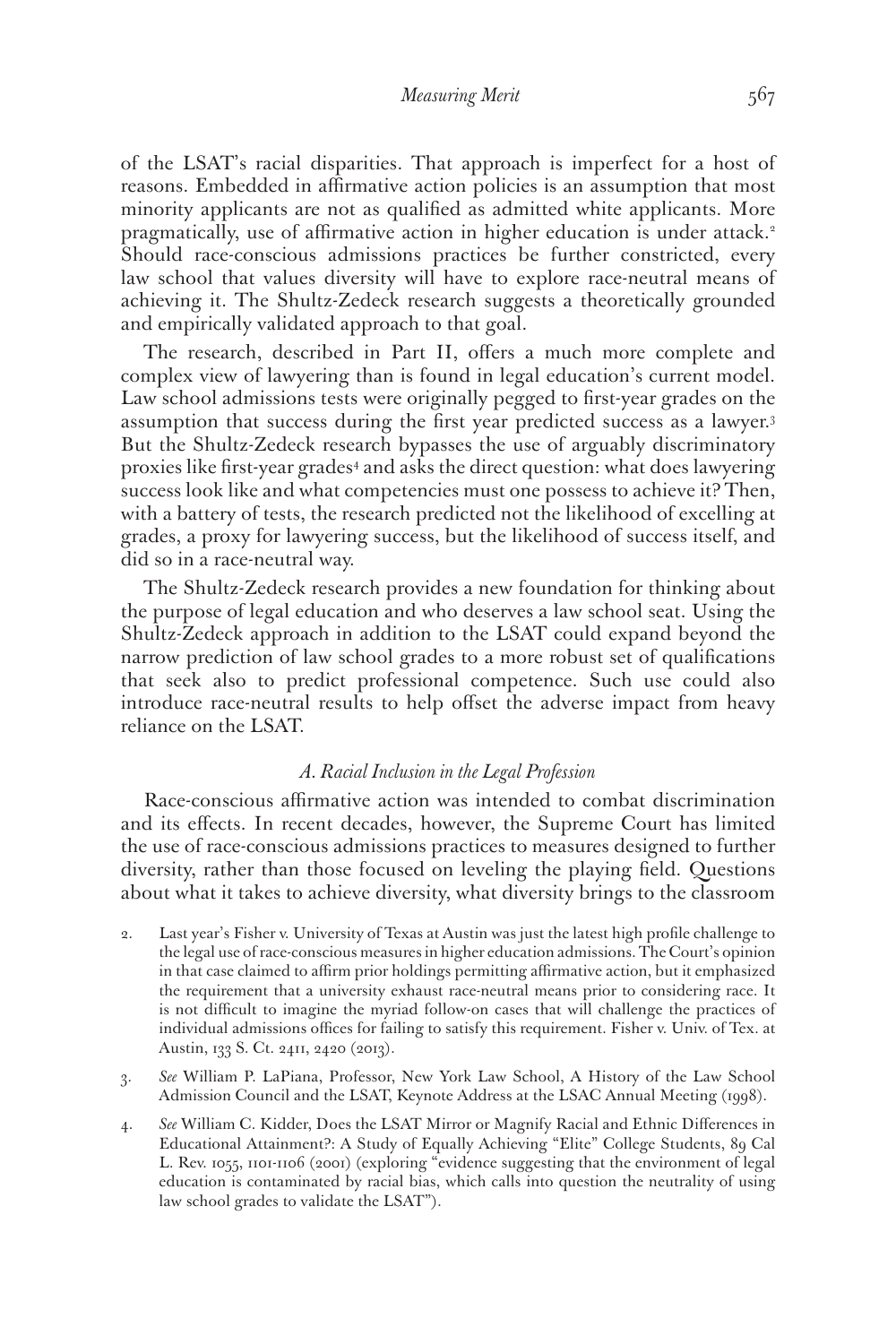and the profession beyond dominate public conversations about race and legal education today . The notions that racial and ethnic diversity alter the learning experience in meaningful ways and are necessary ingredients for an effective profession are contested ideas both at the U.S. Supreme Court<sup>5</sup> and in political discourse. So academia's willingness to defend diversity's value is important if it is to be achieved. But real commitment to racial inclusion in the profession also requires an examination of ongoing and potentially unjustified barriers to applicants of color. Why does affirmative action, a problematic and legally unstable practice, continue to be necessary? Why is it that without raceconscious admissions practices the most elite law schools would admit almost no black or Latino applicants?6 On a practical level, we know the answer to that question. Law schools rely heavily on the LSAT for admissions decisions, despite little or no evidence that the LSAT predicts lawyering competence and despite the fact that LSAT scores show a marked disparate impact on the basis of race.

Quality, equality and diversity in legal education and the profession would be served if law schools would take a hard look at their definition of merit, of "who belongs." Modern discourse about diversity treats it as separable from equality. But that superficial approach fails to consider the obvious: race must be considered in admissions decisions or otherwise talented students of color would be disproportionately excluded because of past—and current discrimination. This section both engages the larger discussion about why racial inclusion matters and suggests that real commitment to diversity requires exploring every legitimate avenue to achieve it, including questioning our own habitual but potentially harmful practices.

Racial inclusion in law school began as a legal and moral claim about equality. The argument for inclusion declared that, not only does the Constitution prohibit segregation but it is morally repugnant to deny a student an education—or to limit its quality—because of race. The first steps toward removing those unconstitutional and immoral race-based barriers were straightforward (if anything but simple). Courts held that the Constitution's

- 5. In his dissent in the leading case on race-conscious admissions in higher education, Justice Antonin Scalia mocked the contribution of educational diversity to citizenship development: "This is not, of course, an educational benefit on which students will be graded on their Law School transcript (Works and Plays Well with Others: B+) or tested by the bar examiners (Q: Describe in 500 words or less your cross-racial understanding). For it is a lesson of life rather than law, essentially the same lesson taught to (or rather learned by, for it cannot be taught in the usual sense) people three feet shorter and twenty years younger than the fullgrown adults at the University of Michigan Law School, in institutions ranging from Boy Scout troops to public-school kindergartens." Grutter v. Bollinger 539 U.S. 306, 347 (2003).
- 6. *See* Linda F. Wightman, The Threat to Diversity in Legal Education: An Empirical Analysis of the Consequences of Abandoning Race as a Factor in Law School Admissions Decisions, 72 NYU L. Rev. 1, 18-29 (1997); Brief of the Law School Admission Council as Amicus Curiae in Support of Respondents, at 2. Fisher v. Univ. of Tex. at Austin, 133 S. Ct. 2411 (2013) ("The simple, demonstrable statistical fact is that most selective law schools in this country will have almost no students of certain races unless they adopt admissions policies designed to alter that outcome.").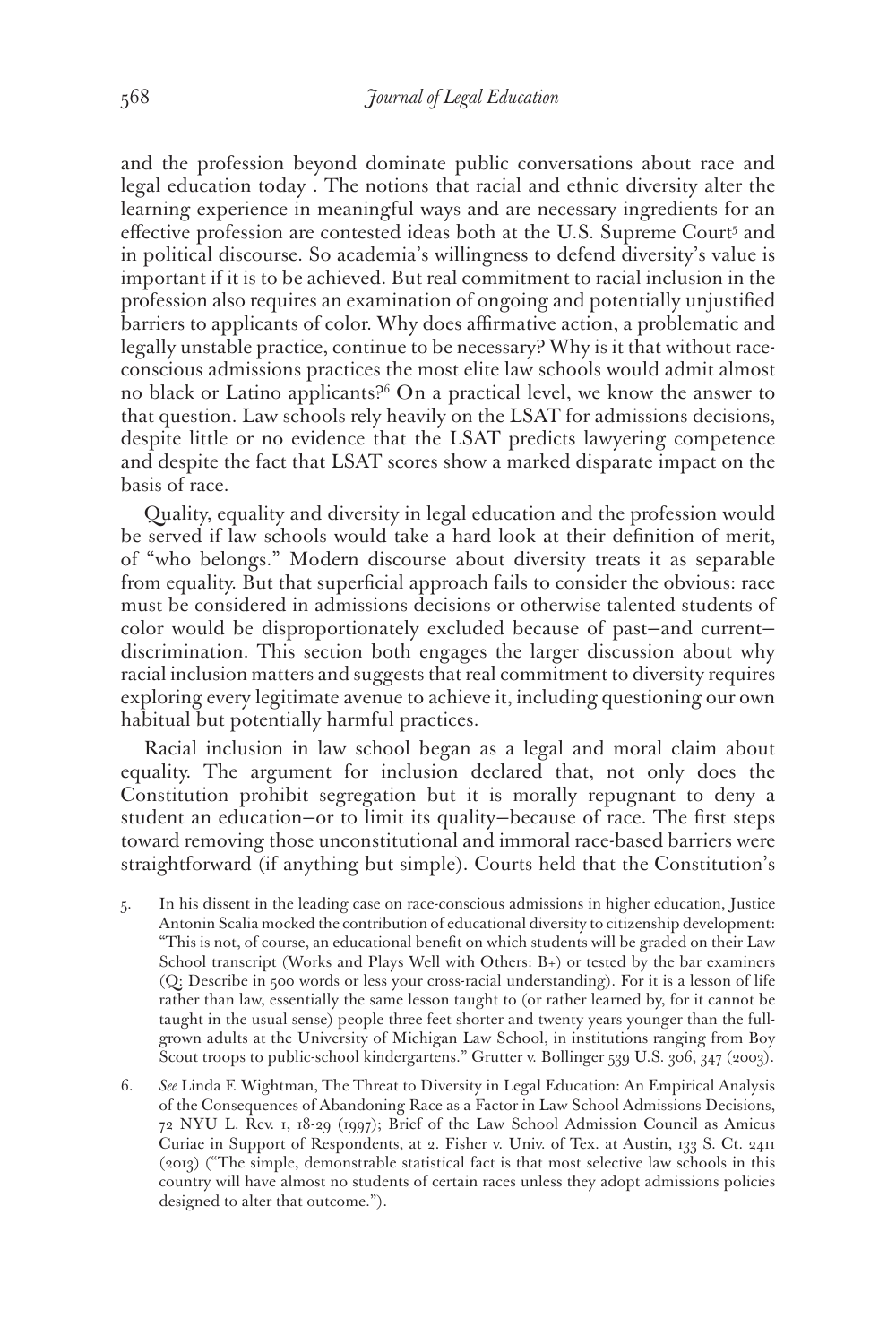equal protection clause prohibited law schools, like all other schools, from excluding applicants because of their race. But the legacy of segregation and inequality runs deep—impacting the relative quality of neighborhood schools, the financial means of entire communities and families within them, the decision-making of school officials who may well have thought themselves colorblind but who continued to mentor, teach, admit and evaluate students differently depending on the students' race. And this legacy continued (and continues) to leave students of color, on average, differently situated with respect to educational markers than most white students. Removing explicit barriers was not enough to undo the effects of centuries of slavery, segregation and other forms of legal and extralegal discrimination.7 In response to this reality, law schools (along with other institutions of higher education) took affirmative steps to eliminate the vestiges of segregation "root and branch<sup>8"</sup> and admit students of color through an admissions process that considered not only numeric academic indications of potential but also the race of the applicant.

Courts quickly lost patience with race-consciousness as a remedy for systemic discrimination. Whether this shift stemmed from an honest belief that race-based remedies were no longer necessary (or compromised core values), or was simply a new expression of hostility toward discrimination claims and prioritization of white viewpoints, the effect was the same. Universities (and law schools) that hoped to maintain their admissions criteria and educate a racially diverse class of students had to justify affirmative action in a way less likely to trigger Supreme Court skepticism. The emphasis moved away from the moral struggle for equality and toward the value that diversity brought.9 Racial and ethnic diversity adds value in the classroom: law students receive a superior education when they experience it in a diverse environment. And racial and ethnic diversity adds value to the profession: lawyers serve entirely too central and important a role in our political structures, in our economy,<sup>10</sup>

- 7. Research on "stereotype threat," for example, suggests that marginalized groups may experience depressed performance on high stakes testing as a result of pressure and anxiety associated with that marginalization. *See, e.g.*, Claude M. Steele, A Threat in the Air: How Stereotypes Shape Intellectual Identity and Performance, 52 Am. Psychol. 613 (1997); Claude M. Steele & Joshua Aronson, Stereotype Threat and the Intellectual Test Performance of African Americans, 69 J. of Personality and Social Psychol. 797, 799-801 (1995).
- 8. Green v. County School Board of New Kent County, 391 U.S. 430, 438 (1968).
- 9. Derrick Bell noted that the question of adding value is almost always about adding value to white people's experience and goals. *See* Derrick A. Bell, Jr., Brown v. Board of Education and the Interest-Convergence Dilemma, 93 Harv. L. Rev. 518 (1980) [hereinafter Board of Education and the Interest-Convergence Dilemma]; Derrick Bell, Diversity's Distractions, 103 Colum. L. Rev. 1622 (2003) [hereinafter Diversity's Distractions].
- 10. For a version of this argument focused on large corporate law firms and their desire for diversity, see David B. Wilkins, From "Separate Is Inherently Unequal" to "Diversity is Good for Business": The Rise of Market-Based Diversity Arguments and the Fate of the Black Corporate Bar, 117 Harv. L. Rev. 1548 (2004).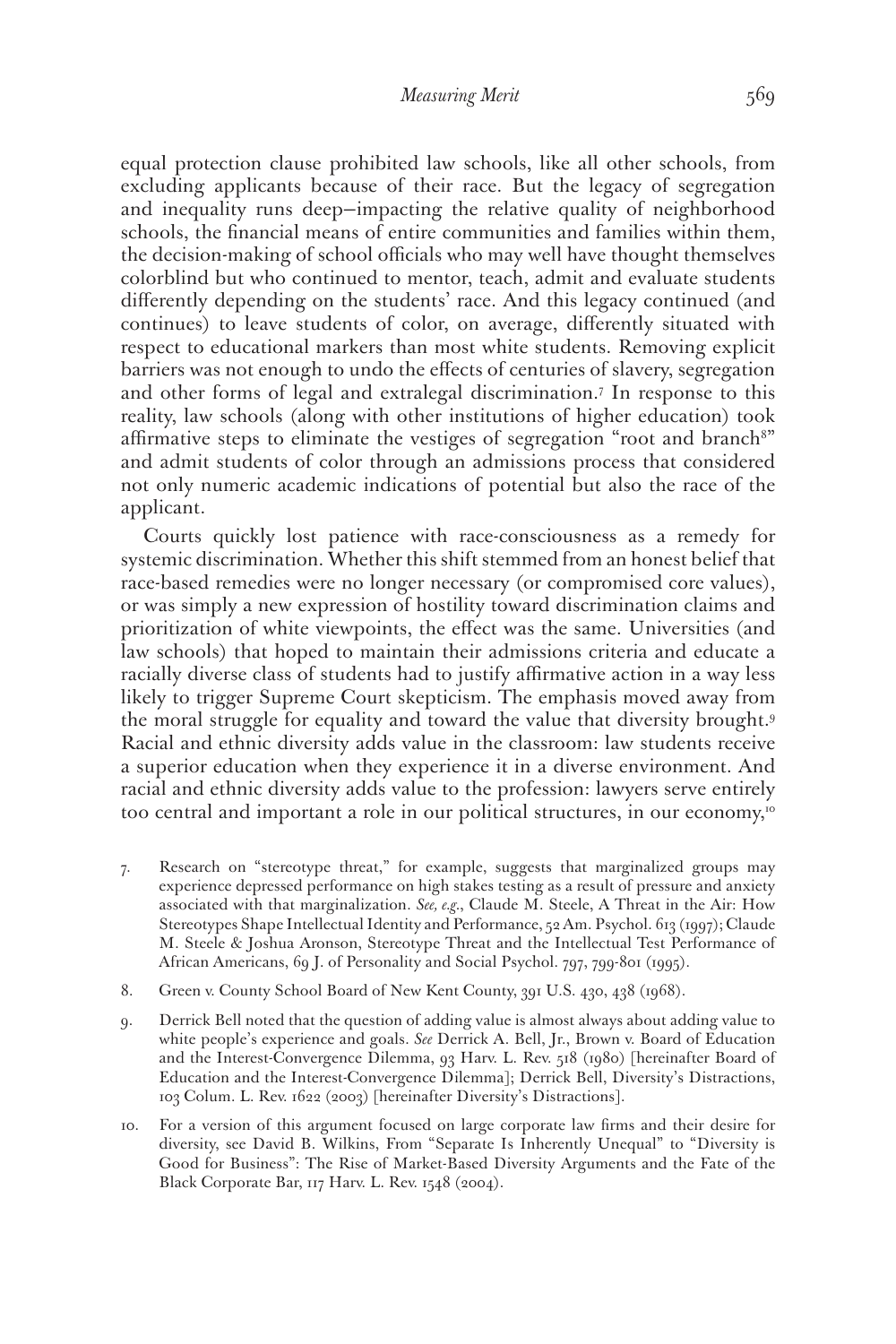in institutions both legal and otherwise to be drawn overwhelmingly from a single (white) subgroup of the population.<sup>11</sup>

Given the high court's skepticism of affirmative action's ability to remedy "societal discrimination" (whether past or present) without imposing greater harm, law schools were right to embrace these value-added arguments. Diversity does and should change both the educational experience and the quality of the legal profession. A recent study on the effect of racial diversity on the law school experience confirms the intuition of affirmative action's proponents: "race/ethnicity [is] a significant factor associated with differences of sociopolitical attitudes, experiences, discrimination histories, behaviors during law school and professional aspirations."<sup>12</sup> And those differences change the conversation, and thus the learning experience, in the classroom.

The race-correlated differences that the study's authors detailed not only have an impact on a lawyer's schooling, they arguably also alter the legal profession itself and its relationship with the larger society. Consider just two of the survey categories: "experiences of discrimination and coping" and "pursuit of social justice."<sup>13</sup> Each of these categories included a variety of questions, with the answers broken down on two separate axes: gender (male and female) and race (white and black). Sixty-three percent of black men and thirty-one percent of black women answered that they had at some point been stopped unfairly by police.<sup>14</sup> Twenty-five percent of white men and ten percent of white women said the same.15 Thirty-three percent of black men and thirtyfive percent of black women reported that they had been unfairly discouraged from continuing their educations, while only five percent of white men and thirteen percent of white women reported being similarly discouraged.<sup>16</sup> On the question of social justice/individual rights attitudes, twice as many white students as black students believed that "in America today, every person has an equal opportunity to achieve economic success."<sup>17</sup>

- 11. This was the thrust of the Court's opinion in Grutter. That not only is racial diversity beneficial to legal education but a diverse legal profession is essential to a well-functioning military, to business organizations, and to society as a whole. Grutter v. Bollinger, 539 U.S. 306, 330-31 (2003).
- 12. Charles E. Daye, A.T. Panter, Walter R. Allen & Linda F. Wightman, Does Race Matter in Educational Diversity? A Legal Empirical Analysis, Rutgers Race & the Law Review Symposium 76-S, 188-S (2012).
- 13. The survey categories included: Race Relations and Racial Issues; Discrimination against Societal Groups; Pursuit of Social Justice; Individual Rights; Personal Background Factors; Diversity of Family Background; Experiences of Discrimination and Coping; Undergraduate Academic Experiences; and Personal Diversity Beliefs. *See id.*
- 14. *Id*. at 123-S.
- 15. *Id*.
- 16. *Id*.
- 17. *Id*. at 112-S.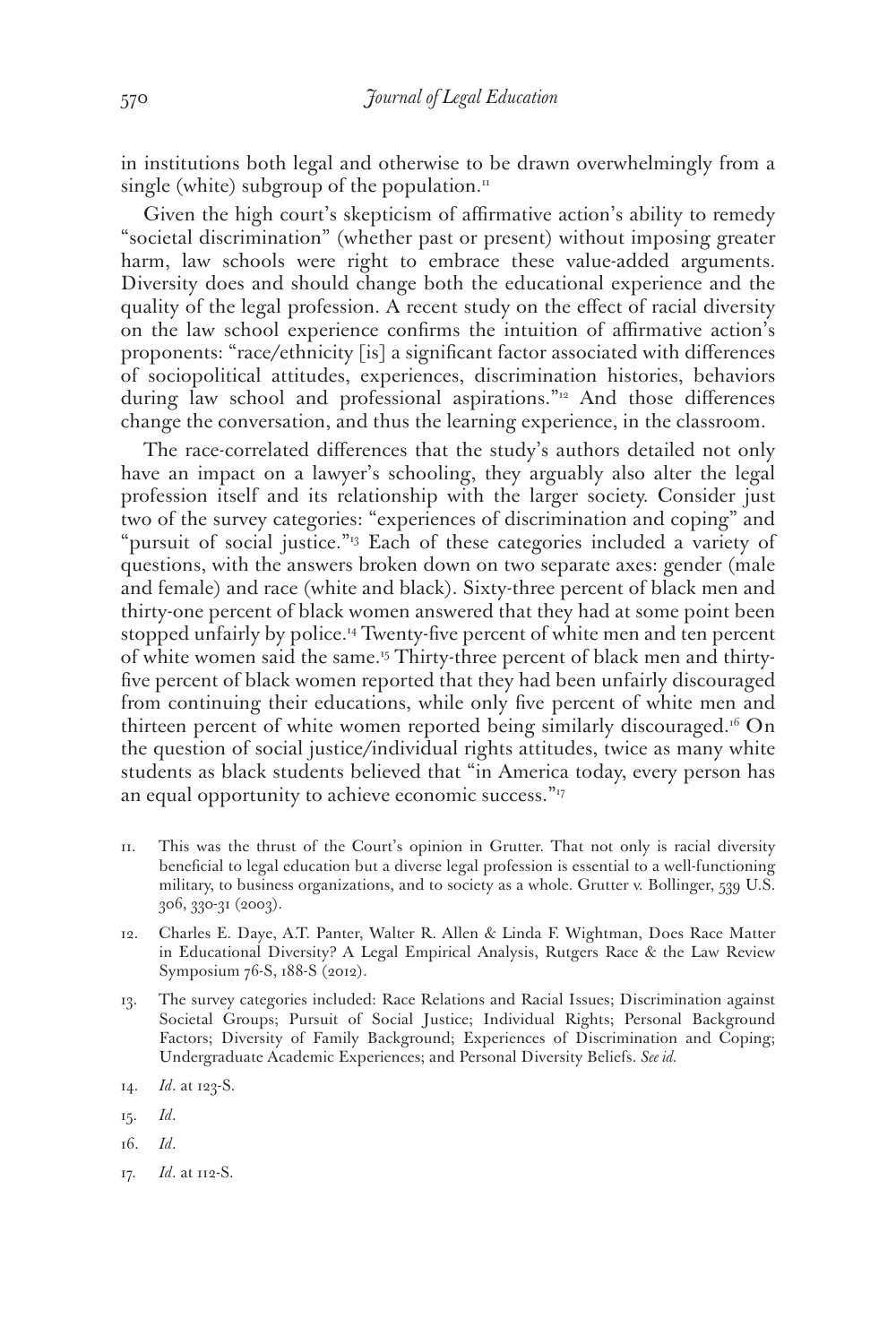These beliefs and experiences (along with many others) cannot help but inform a lawyer's day-to-day work. A prosecutor who has experienced harassment by the police may well bring a different sense of skepticism to her cases. A corporate lawyer who believes that it takes more than just hard work and skill to achieve economic success may be more likely to perform pro bono work that provides opportunities for communities where economic success is not so easily come by. Lawyers give meaning to concepts like "rights," "fair," "reasonable" and "justice." They arbitrate disputes among conflicting groups and entrenched interests. They work to further individual, corporate and community goals. In all of these tasks, it matters what a lawyer understands about the world, what she believes to be possible. To the extent the experiences and attitudes that act together to create a world view are correlated with race, racial diversity changes and improves the profession and allows it to serve an incredibly diverse and interconnected society's interests.

But law schools' current admissions practices hinder the creation of a racially inclusive legal profession (even when other alternative approaches are emerging<sup>18</sup>). And the Supreme Court's psychic shift from remedying discrimination to the value of diversity has allowed educators like us to take our eyes off questions of equity. We stopped asking ourselves whether our own methods were fair and appropriate, despite ample evidence that our narrow focus on the LSAT favors white students.

In the quest to find law school applicants who are likely to excel as firstyear students,19 admissions offices focus on a combination of undergraduate grades and LSAT scores. Schools vary in how they weight the LSAT relative to the undergraduate grade-point average, but almost every school weighs the LSAT much more heavily.20 And while personal statements, resumes and letters of recommendation (the stuff of holistic review) matter at the margins, the lion's share of almost every law school class is admitted based primarily on the strength of individual applicants' combined undergraduate grades and LSAT, or index scores.<sup>21</sup> Taken together, these facts mean that most law school applicants are admitted or rejected from any given school based heavily on

- 18. *See, e.g.*, Kimberly West-Faulcon, More Intelligent Design: Testing Measures of Merit, 13 U. Pa. J. Const. L. 1235 (2011).
- 19. The LSAT has limited ambitions. According to LSAC, it is designed to predict first-year grades and nothing more. It tests "the reading and comprehension of complex tests with accuracy and insight; the organization and management of information and the ability to draw reasonable inferences from it; the ability to think critically; and the analysis and evaluation of the reasoning and arguments of others." About the LSAT, LSAC, *available at*  http://www.lsac.org/jd/lsat/about-the-lsat.asp.
- 20. *See* Kidder, *supra* note 4, at 1103.
- 21. *See* Phoebe A. Haddon & Deborah W. Post, Misuse and Abuse of the LSAT: Making the Case for Alternative Evaluative Efforts and Redefinition of Merit, 80 St. John's L. Rev. 41, 62-64 (2006); *See also* Linda F. Wightman, The Consequences of Race Blindness: Revisiting Prediction Models with Current Law School Data, 53 J. Legal Educ. 229, 235 (2003); William C. Kidder, The Rise of the Testocracy: An Essay on the LSAT, Conventional Wisdom, and the Dismantling of Diversity, 9 Tex. J. Women & L. 167 (2000).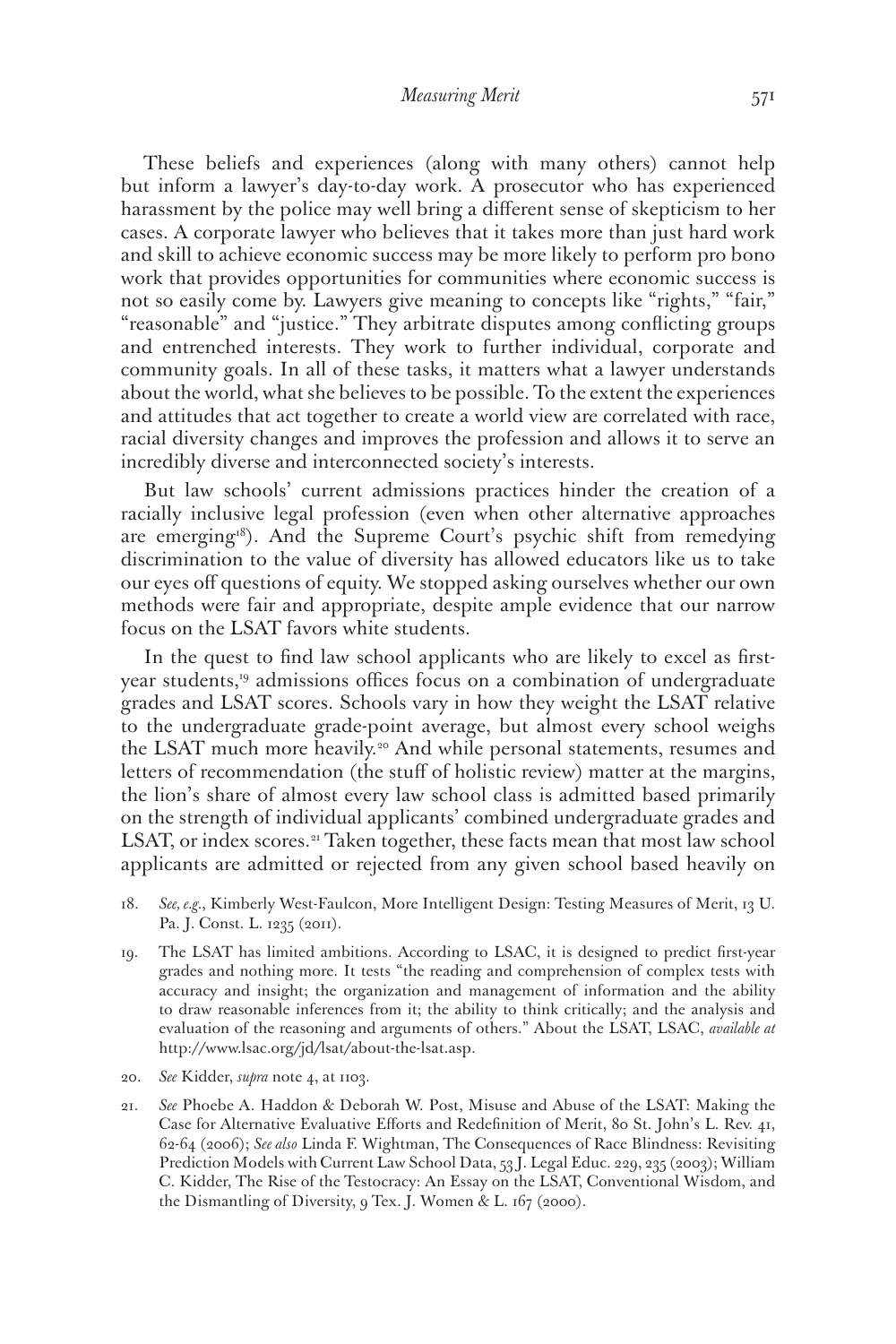their LSAT scores. In fact, differences of just a few points can affect whether a student will be admitted or rejected—despite the fact that the LSAC (which creates and administers the test) itself advises against relying on fine-grain score distinctions in that way.<sup>22</sup>

Academics familiar with the unequal race distribution of LSAT scores seem to be uncomfortable with—but resigned to—heavy reliance on the test, believing it is the best measure we have. But it is not at all obvious that the LSAT is our best available method for determining who will, and who will not,<sup>23</sup> become lawyers. In fact, the authors of a longitudinal study of three generations of students of color admitted to University of Michigan Law School noted that "LSAT scores and UGPA scores . . . seem to have no relationship to success after law school, whether success is measured by earned income, career satisfaction or service contributions."24 Nonetheless, law schools—professional schools–rely more heavily<sup>25</sup> on academic factors in making decisions than do most graduate departments that train people primarily for academic careers. Law schools also place greater weight on academic test scores than do other professional schools such as medicine or business.

The racial harm from this heavy LSAT reliance is difficult to overstate. Research consistently shows that, on average, white students perform better on standardized tests, including the LSAT, than black or Latino applicants.<sup>26</sup>

- 22. *See infra* note 25.
- 23. White law school applicants have much higher odds of acceptance to law school than do black or Latino applicants. *See* Tamar Lewin, Law School Admissions Lag Among Minorities, N.Y. Times, Jan. 6, 2010, *available at* http://www.nytimes.com/2010/01/07/education/07law. html?\_r=0 ("[F]rom 2003 to 2008, 61 percent of black applicants and 46 percent of Mexican-American applicants were denied acceptance at all of the law schools to which they applied, compared with 34 percent of white applicants.").
- 24. David L. Chambers, Richard O. Lempert & Terry K. Adams, Michigan's Minority Graduates in Practice: The River Runs through Law School, 25 Law & Soc. Inquiry 395, 401  $(2000).$
- 25. To temper this overreliance on LSAT scores, the LSAC promulgated a set of cautionary policies. *See* Cautionary Policies Concerning LSAT Scores and Related Services, LSAC (2005), *available at* http://www.lsac.org/lsacresources/publications/pdfs/cautionarypolicies. pdf (warning against giving the test "undue weight . . . solely because its use is convenient," as well as against "plac[ing] excessive significance on score differences."). LSAC began banding to "represent a range of scores that has a certain probability of containing the test taker's actual proficiency level. The score bands reported for the LSAT are designed to include the test taker's actual proficiency level in approximately 68 percent of cases. In other words, there is a 68 percent level of confidence that the test taker's true score actually falls within the band." A score of 160, for example, usually results in a score band of something like 157-163. What is a Score Band?, U. of Dayton (1997), *available at* http://academic.udayton. edu/thewhitestlawschools/2005twls/chapter2/scorebands.pdf. Despite these cautions and practices, in recent decades score differences on the LSAT have become more, not less, important to law school admissions. *See, e.g.*, Haddon & Post, *supra*, note 21.
- 26. *See, e.g.*, Frank L. Schmidt & John E. Hunter, Employment Testing: Old Theories and New Research Findings, Am. Psychologist, 36, 1128-37 (1981) [hereinafter Employment Testing] (recognizing average differences on cognitive tests across racial groups and testing explanatory theories); Wightman, Threat to Diversity, *supra* note 6, at 18-20 (providing an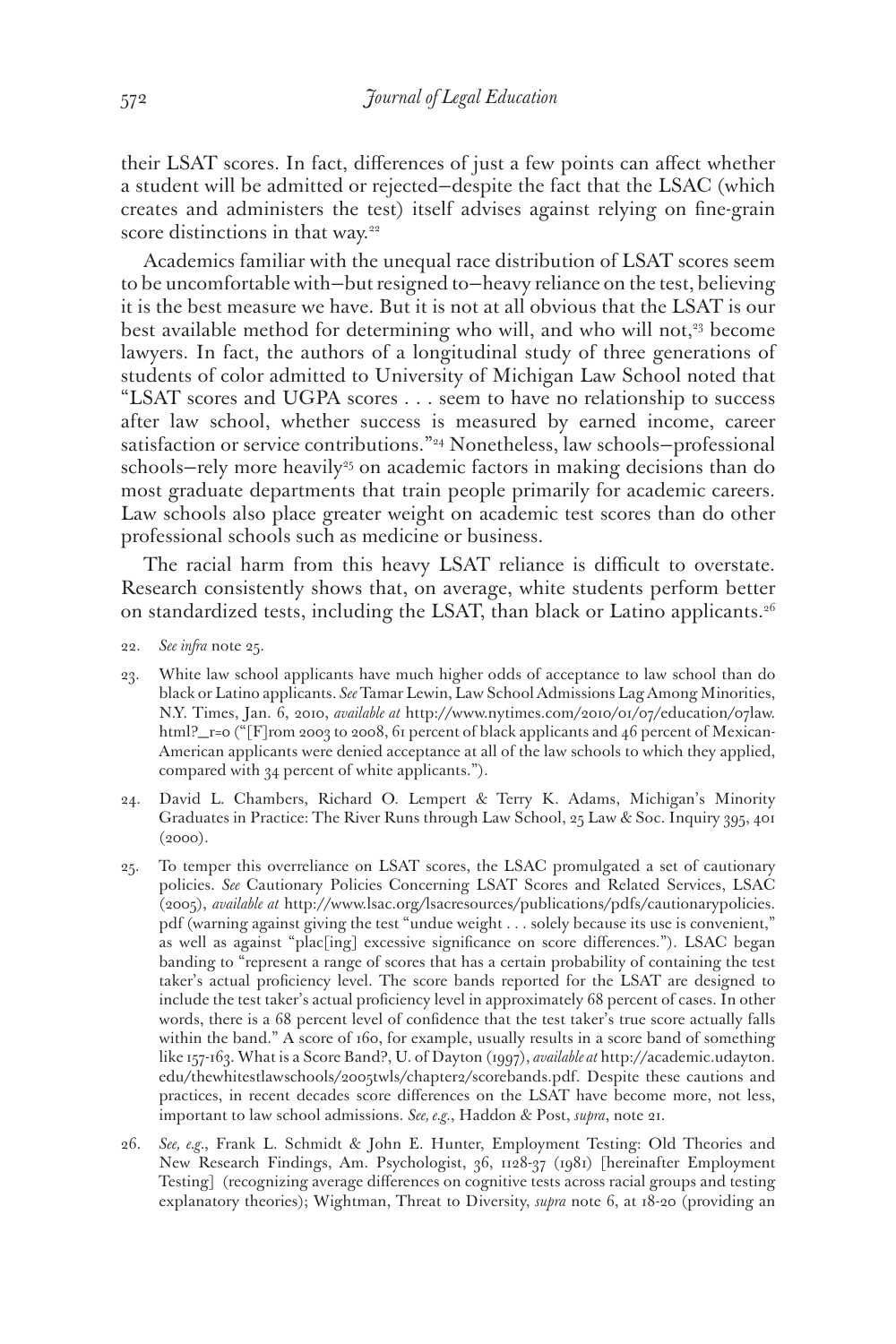The mean LSAT score among white test takers in the 2008-2009 testing year was about 152. The mean score among black test takers was 142, and among Latinos it was  $146.^{27}$  To get a feel for what these differences represent, consider the LSAT score spread at a few representative law schools. At Columbia Law School, for example, the 25th percentile LSAT score was 171 for the entering class of 2011. The 75th percentile score for that class was 175. Further down in the top tier<sup>28</sup>, the 25th percentile LSAT score at Fordham was  $163$ . Fordham's 75th percentile score was 167. In other words, 50 percent of Fordham's entering class had an LSAT score that fell in the narrow band of 163-167. Fifty percent of Columbia's fell into the band between 171 and 175. At another New York school, Albany Law School,<sup>29</sup> the band stretched from 151-157. Relatively small, arguably meaningless, differences in LSAT scores thus are likely to make a huge difference in the admissions process.

At most law schools, the negative impacts of the LSAT have been at least partly ameliorated through an admissions process that occasionally looks at a variety of factors other than test scores and grades, including race.<sup>30</sup> If a school does care about admitting a diverse class, then this holistic, raceconscious review is a necessary caveat to LSAT-driven acceptances. The LSAC itself recently asserted that the "inescapable lesson of the statistical evidence compiled year after year by LSAC is that, unless America's law schools are allowed to adopt race-conscious admissions policies, many of the nation's lawyers will be trained in an environment of racial homogeneity."<sup>31</sup>

The race-conscious measures that most schools use to combat the problems with the LSAT and admit a more diverse class than they otherwise would are helpful but imperfect. Law school classes are without question more diverse today than they were 50 years ago, but they still show the effects of historical discrimination as well as our acceptance of a functional definition of merit that has significant adverse impact. In 2010, just 4.8 percent of lawyers were black

example of average LSAT score differences across races and ethnicities).

<sup>27.</sup> Susan P. Dalessandro, Lisa A. Stilwell, Jennifer A. Lawlor & Lynda M. Reese, LSAT Performance with Regional, Gender, and Racial/Ethnic Breakdowns: 2005-2006 Through 2011-2012 Testing Years, LSAT Technical Reports 19 (2012), *available at* http://www.lsac.org/ lsacresources/research/tr/pdf/tr-12-03.pdf.

<sup>28.</sup> Colloquially, the "top tier" has come to mean the top 50 schools. All of these numbers are available through the U.S. News & World Report ranking website, *available at* http:// grad-schools.usnews.rankingsandreviews.com/best-graduate-schools/top-law-schools/lawrankings. For a discussion of the power of and problems with this ranking system, see Laura Rothstein, The LSAT, U.S. News & World Report, and Minority Admissions:, Special Challenges and Special Opportunities for Law School Deans, 80 St. John's L. Rev. 257  $(2006).$ 

<sup>29.</sup> Albany Law School is considered a "third tier" law school.

<sup>30.</sup> Brief of the Law School Admission Council as Amicus Curiae in Support of Respondents, Fisher v. Univ. of Tex. at Austin, 133 S. Ct. 2411 (2013), *supra* note 6, at 2 (noting that most law schools make explicit use of race in admissions process to ensure racially diverse class).

<sup>573</sup>

<sup>31.</sup> *Id*.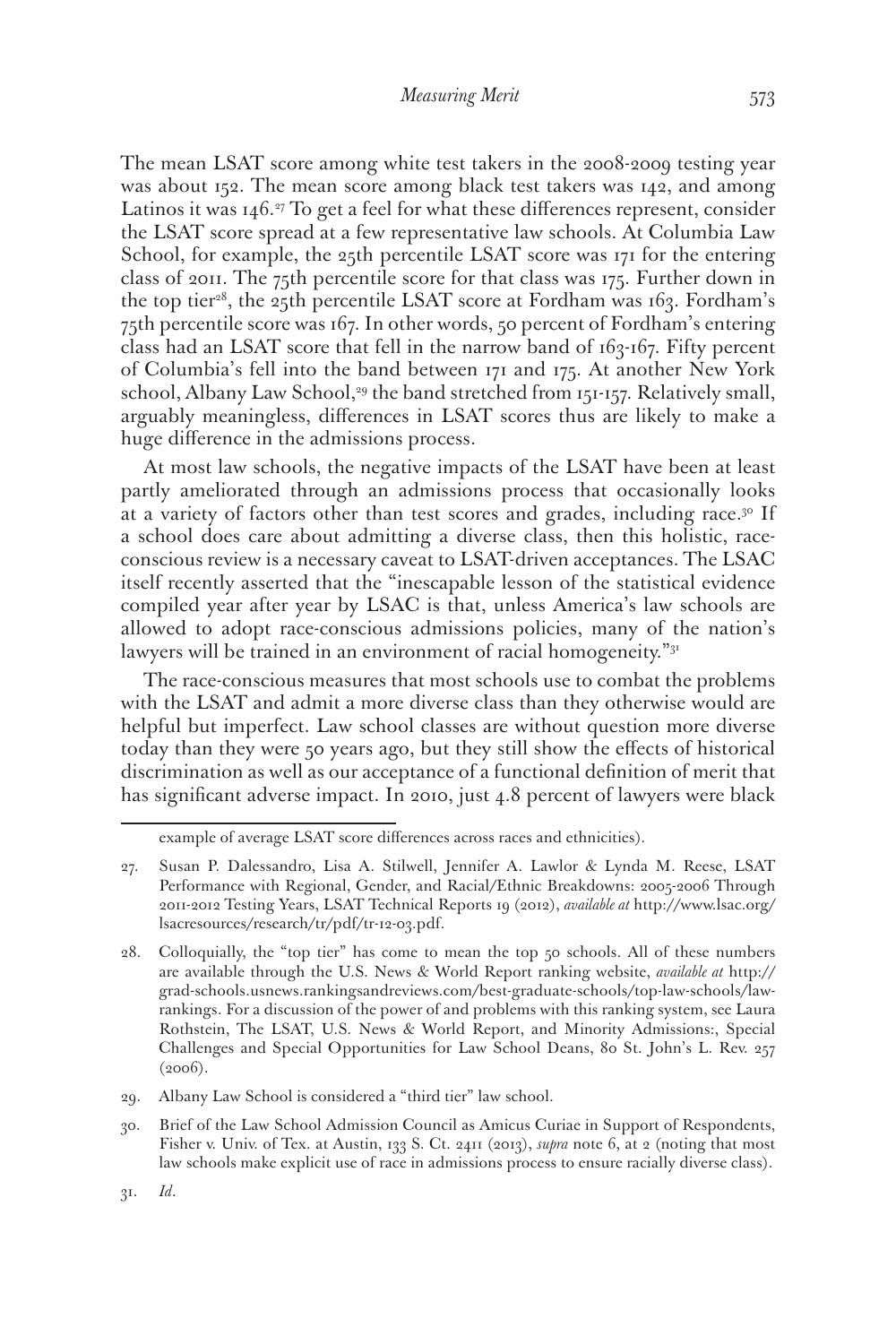and 3.7 percent Latino. In the 2012-2013 school year, out of 44,481 entering law students,  $3,816$  were black<sup>32</sup> and  $4,040$  Latino (about 8.5 percent and 9 percent, respectively).33 Meanwhile, African Americans represent 12.6 percent of the American population, while about 16 percent of the population is Latino.<sup>34</sup>

Affirmative action has plenty of substantive critics. Scholars on both the left and right have argued that race-conscious admissions processes are too opaque, poorly tailored and insufficient to achieve anything like true equality of educational access.35 And external forces—state ballot measures that ban raceconscious measures and legal challenges questioning their constitutionality regularly threaten to further unravel the already tenuous fabric of affirmative action. On its face, the Supreme Court's decision last term in *Fisher v. University of Texas*36 upheld *Grutter* and maintained the affirmative action status quo. But its language placed renewed emphasis on exhausting race-neutral means before resorting to race-conscious measures. Depending on how admissions officers and lower courts interpret that exhortation, race may no longer be considered in many, if not most, admissions decisions. Should that happen,

- 32. Elizabeth Chambliss suggests that this low number may be, in part, self-perpetuating. "The low level of black representation in the profession may discourage promising black students from considering law and limit black lawyers' chances to find mentors and role models within the law." "More Men Black Lawyers, But Racial Gap Remains" Diversity Inc. (quoting Chambliss discussing the findings of Miles to Go: Progress of Minorities in the Legal Profession, ABA Commission on Racial and Ethnic Diversity in the Legal Profession (2005)), *available at* http://www.diversityinc.com/diversity-recruitment/ more-black-men-lawyers-but-racial-gap-remains/.
- 33. The American Bar Association's data on the demographics of the profession can be found at http://www.americanbar.org/content/dam/aba/migrated/marketresearch/ PublicDocuments/lawyer\_demographics\_2011.authcheckdam.pdf. The ABA's law school enrollment numbers can be found at http://www.americanbar.org/groups/legal\_education/ resources/statistics.html.
- 34. 2010 Census Data, U.S. Census Bureau, *available at* http://www.census.gov/2010census/ data/.
- 35. For very different arguments about the problems with affirmative action in higher education compare Bell, Diversity's Distractions, *supra* note 9 (suggesting that race-conscious admissions, as currently practiced, are less about providing opportunity for students of color and more about providing cover for institutions that want to continue relying on entrenched admissions practices that benefit the white elite), with Richard Sander, A Systemic Analysis of Affirmative Action in American Law Schools, 57 Stan. L. Rev. 367 (2004) (suggesting that affirmative action creates a mismatch effect that leads black law students to struggle academically and actually depresses the number of black attorneys); *but see* Ian Ayres & Richard R. W. Brooks, Does Affirmative Action Reduce the Number of Black Lawyers?, 57 Stan. L. Rev. 1807 (2005) (showing that affirmative action increases the number of black attorneys); Daniel E. Ho, Affirmative Action's Affirmative Action: A Reply to Sander, 114 Yale L.J. 2011 (2005) (taking issue with Sander's methodology); and David B. Wilkins, A Systemic Response to Systemic Disadvantage, 57 Stan. L. Rev. 1915 (2005) (arguing that black lawyers gain benefits from prestigious degrees that may outweigh the value of law school grades).
- 36. 631 F.3d 213 (5th Cir. 2011) cert. granted, 132 S.Ct. 1536 (2012).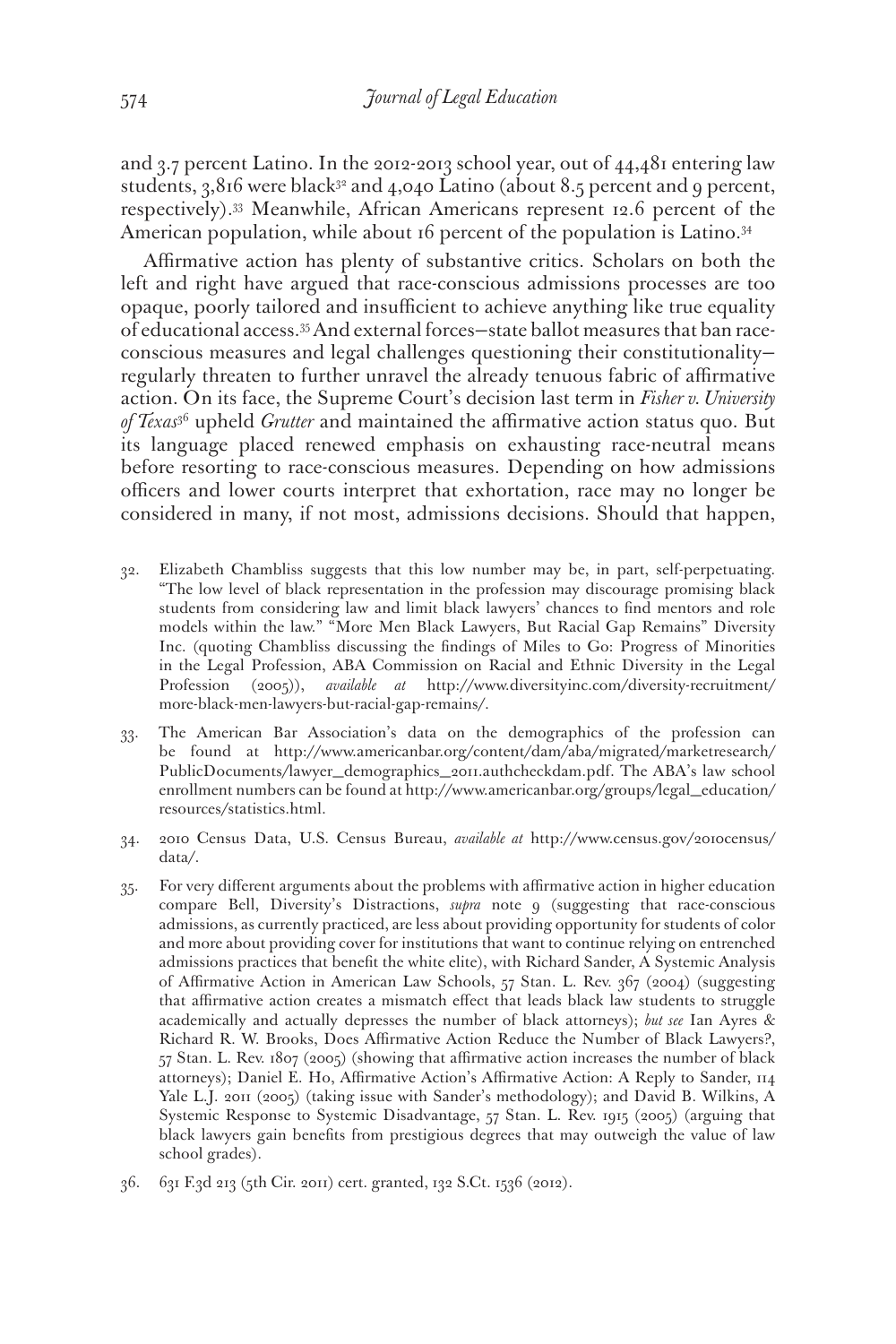legal education's traditional method of diversifying its classes, especially at the most elite levels, may disappear.37

California provides an important post-affirmative action test case. We know from that state's experience, where race-based affirmative action is banned, that if law schools no longer can use race as a diversity factor in admissions, the number of black and Latino students they enroll will drop dramatically. According to a recent look at the data at the most elite California law schools, despite a large increase in the number and the test scores of African Americans applying to American law schools, African American enrollments at Berkeley Law and UCLA Law have decreased since the passage of Proposition 209 (which banned use of race in public education and contracting) on average by half or more.38 In a post-affirmative-action world, schools committed to diversity may have to find another way to achieve it.

Attacks on race-conscious admission measures may require law schools to do what should have been done long ago: move beyond arguments about how to achieve diversity, given current admissions standards, and question the standards themselves. To maintain an equitable admissions system and continue to contribute to a racially diverse legal profession, law schools may have to redefine qualification and merit in ways that are less racially harmful.<sup>39</sup> The Shultz-Zedeck research points toward an alternative—tests that may help legal educators assess law school applicants in a way that is both race-neutral and more keyed to effective lawyering.

## **II. Shultz-Zedeck Research Findings—Redefining Merit**

The end of affirmative action in California prompted Shultz and Zedeck to re-think the meaning of merit in law school admissions. Once they decided that professional promise should be included in admission calculations, it became essential to investigate whether additional or alternative approaches to assessing applicants could be fruitfully used. They did not want to discard the LSAT/UGPA as a tool. In fact from the beginning they assumed that law schools would continue to rely on those numbers, perhaps as a first hurdle in the admissions process. But they wanted to know whether it was possible to

- 37. While Fisher itself presented a constitutional challenge and thus immediately impacts only public universities, Title VI prohibits discrimination at any university that accepts federal funds and every university accepts federal funds. The discrimination that Title VI prohibits is prohibited by the equal protection clause. In other words, as go public schools, so private schools will per force follow.
- 38. *See* William C. Kidder, Misshaping the River: Proposition 209 and Lessons for the Fisher Case, 39 J.C. & U.L 53, 54-55 (2013). Some of this drop was because fewer black students were accepted; and some of it can be attributed to a yield question: fewer black students who were admitted wanted to attend UC schools after Proposition 209.
- 39. For a theoretical discussion on the relationship between measures of merit and bias, see Daria Roithmayer, Deconstructing the Distinction Between Bias and Merit, 85 Cal. L. Rev. 1449 (1998) (arguing that "merit standards disproportionately exclude white women and people of color because merit standards were developed by dominant social groups in ways that have disproportionately benefited their descendants").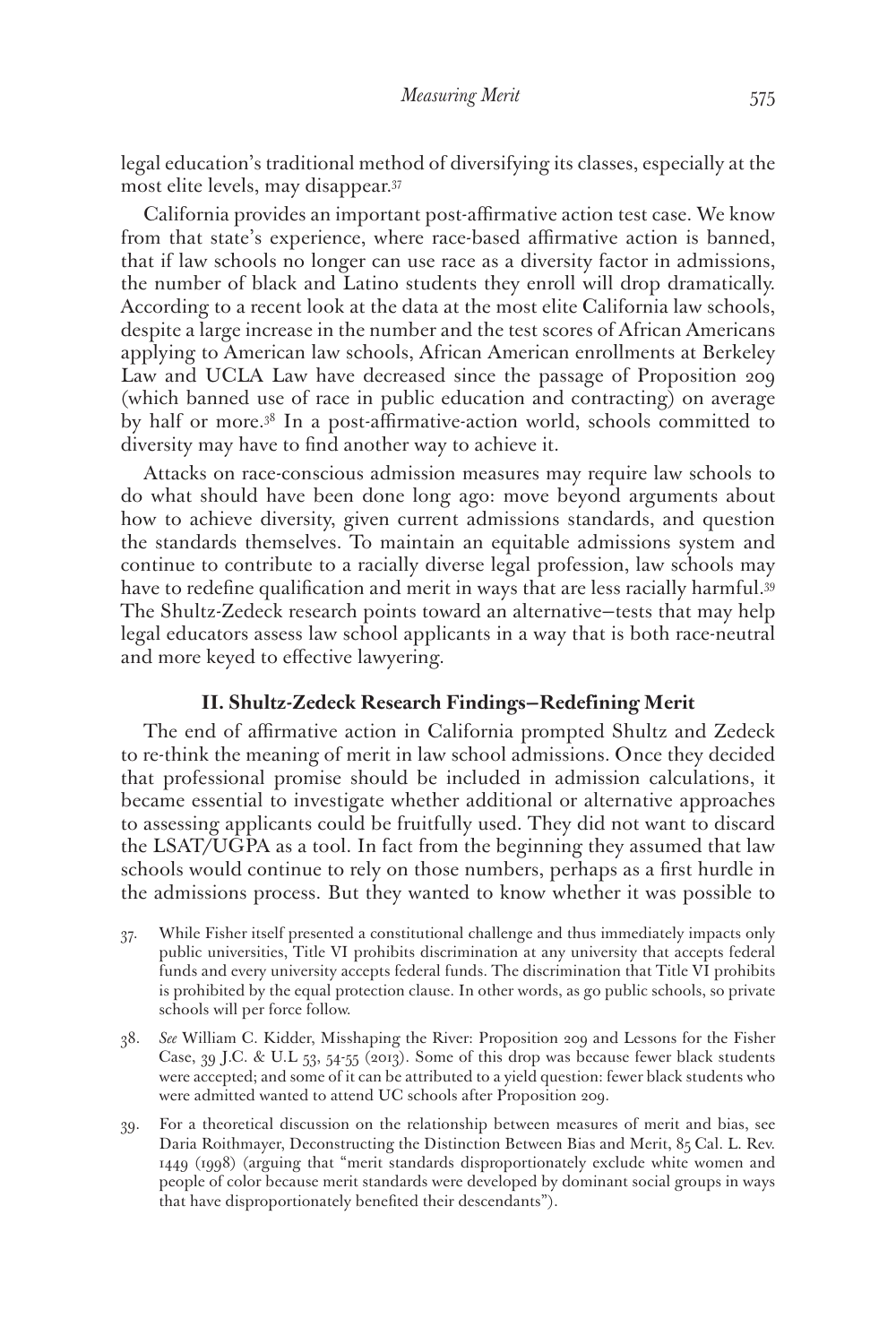predict more directly which applicants promised to be effective lawyers. Based on the success of related research in Zedeck's field of personnel psychology, they believed that lawyering performance might be predictable and that particular non-cognitive job-performance-based measures were unlikely to reproduce the same racial disparities that arise from LSAT scores.

### *A. Background*

Personnel—or industrial—psychology has a long history of helping organizations create and implement hiring (or selection) procedures that both predict relevant job skills and avoid racially disparate results.40 As a discipline, personnel psychology studies job analysis, definitions and measurements of job performance, performance appraisals and employee hiring and training. Because of this expertise, the EEOC has long relied on personnel psychologists to help flesh out regulations for the antidiscrimination mandate of Title VII of the Civil Rights Act. Title VII prohibits employers from using a hiring test with disparate racial results unless that test is sufficiently job related.41 And in fields where many pencil-and-paper cognitive tests proved both racially discriminatory and insufficiently related to relevant work tasks, personnel psychologists stepped in to help create better tests and strategies for using test results.42 These tests—in fields as varied as firefighting and medicine—begin with a rigorous job analysis. What are the constituent tasks and skills of this job? What competencies are required to be effective at it? From these analyses, psychologists create situational judgment, biographical and personality assessments that reveal aptitudes, tendencies and behaviors that correlate with the essential skills and competencies required for success in the job. The literature shows that these types of tests not only are helpful in selecting effective employees, but that they produce far less disparity among racial subgroups than more traditional cognitive tests.<sup>43</sup>

- 40. Frank L. Schmidt & John E. Hunter, The validity and utility of selection methods in personnel psychology: Practical and theoretical implications of 85 years of research findings, 124 Psychological Bulletin, 262 (Sept. 1998); Ann Marie Ryan & Nancy T. Tippins, Attracting and Selecting: What Psychological Research Tells Us, 43 Hum. Resource Mgmt. 305 (2004).
- 41. The standards for determining whether a test is fair and nondiscriminatory are found in the Uniform Guidelines for Employee Selection Procedures [hereinafter UGESP], 29 C.F.R. § 1607 (1978). The UGESP were adopted in 1978 by the Equal Employment Opportunity Commission, Civil Service Commission, Department of Labor, and the Department of Justice.
- 42. *See, e.g.*, Wayne F. Cascio, James Outtz, Sheldon Zedeck & Irwin L. Goldstein, Statistical Implications of Six Methods of Test Score Use in Personnel Selection, 4 Hum. Performance 233 (1991); David Chan & Neal Schmitt, Situational Judgment and Job Performance, 15 Hum. Performance 233 (2002); Robert Hogan, Joyce Hogan & Brent W. Roberts, Personality Measurement and Employment Decisions: Questions and Answers, 51 Am. Psychol. 469  $(1996).$
- 43. *See* Leaetta M. Hough, Frederick L. Oswald & Robert E. Ployhart, Determinants, Detection, and Amelioration of Adverse Impact in Personnel Selection Procedures: Issues, Evidence, and Lessons Learned, 9 Int'l J. of Selection and Assessment 152 (2001).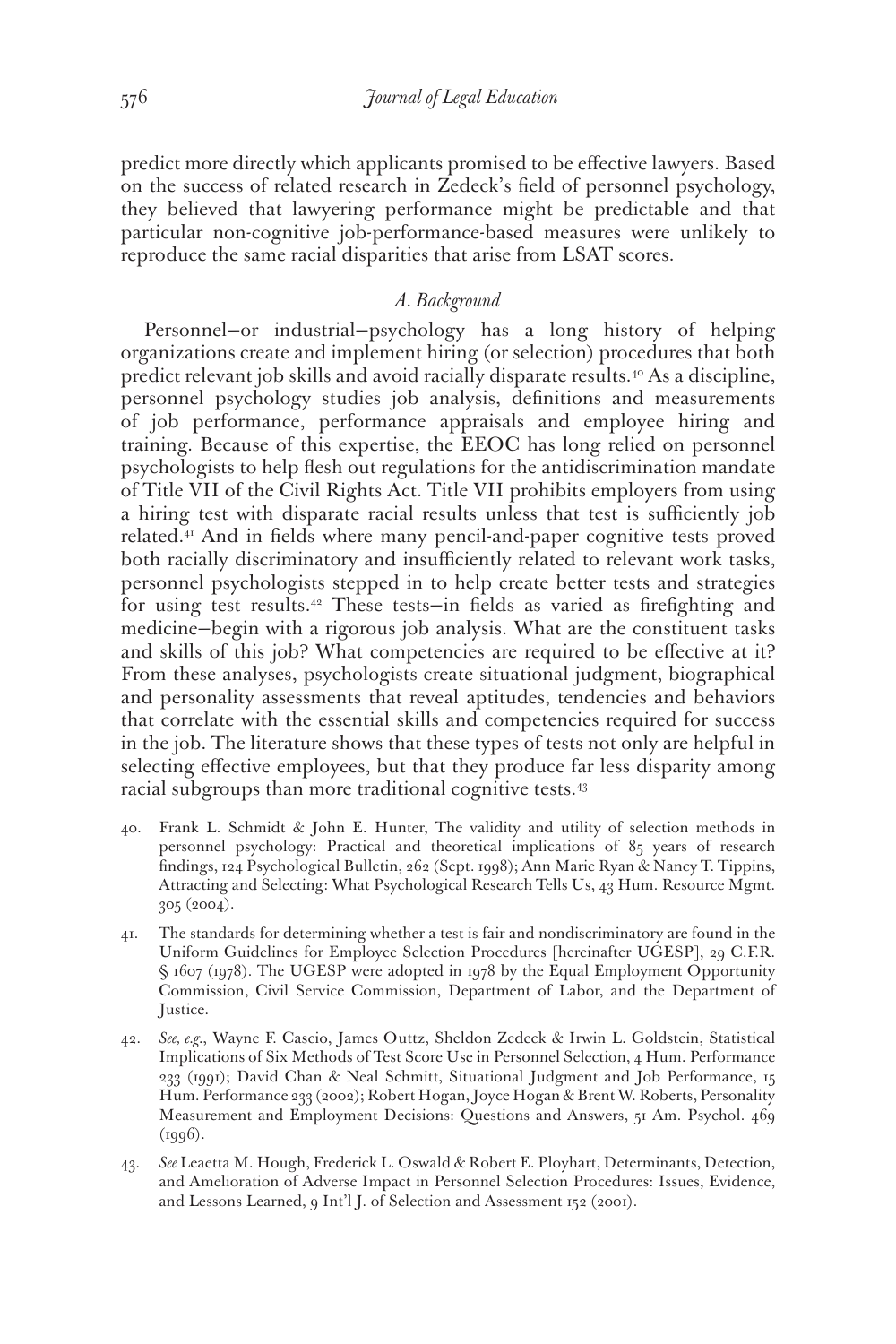Personnel psychology principles regarding selection and discrimination in employment should also help guide the law school admissions process. Law schools not only choose law students but they are the de facto gate-keepers to the legal profession. Admission to law school is the narrowest point in the path to the legal profession, making law school admission not only an academic hurdle but a professional one.

## *B. The Research*

In 1998, informed by this employment law and employment practices background, Shultz and Zedeck began a long-term research project to look for methods that, combined with the index score, would allow law schools to do a better job of admitting prospective lawyers with strengths in a variety of relevant lawyering capacities. The research produced a set of core, general skills and competencies for lawyering as well as tests capable of predicting competency levels for most, if not all, of them. The scores on those tests did not appear to be correlated with race. In other words, high scores—scores that predicted strength in a given lawyering competency—were fairly evenly spread among races and ethnicities for each of the lawyering competencies (called "effectiveness factors"). The theoretical and methodological foundations of the Shultz-Zedeck research, as well the study's methodology and detailed findings, are available at length in a report published in *Law & Social Inquiry*. 44 We will give a brief summary here.

The first task in the research was to define successful or effective lawyering. Rather than relying on traditional measures of success—bar passage, salary or time passed before achieving partner status—the researchers decided to follow the path laid out in personnel psychology and ask more fundamental questions. What does it mean to lawyer? What are lawyering's constituent competencies? To answer this, they conducted hundreds of interviews with lawyers, law faculty, law students, judges and clients and asked questions like, "If you were looking for a lawyer for an important matter for yourself, who would you identify and why? What qualities and behavior would cause you to choose that attorney? What kind of lawyer would you want to teach or be?" In the course of these conversations, consensus coalesced around 26 factors of lawyering effectiveness. Some of those factors were unsurprising and, indeed, the very skills at the core of legal education: analysis and reasoning, influencing and advocating, and writing. But others were perhaps more surprising and not likely to be measured by the LSAT or first-year grades. Some of these included problem solving, practical judgment, listening, organizing and managing one's own work, building and developing relationships (with clients, with other attorneys) and the ability to see the world through the eyes of others.45 Some of

- 44. Marjorie M. Shultz & Sheldon Zedeck, Predicting Lawyer Effectiveness: Broadening the Basis for Law School Admission Decisions, 36 Law & Soc. Inquiry 620 (2011).
- 45. The complete list of Effectiveness Factors is: analysis and reasoning; creativity/innovation; problem solving; practical judgment: researching the law; fact finding; questioning and interviewing; influencing and advocating; writing; speaking; listening; strategic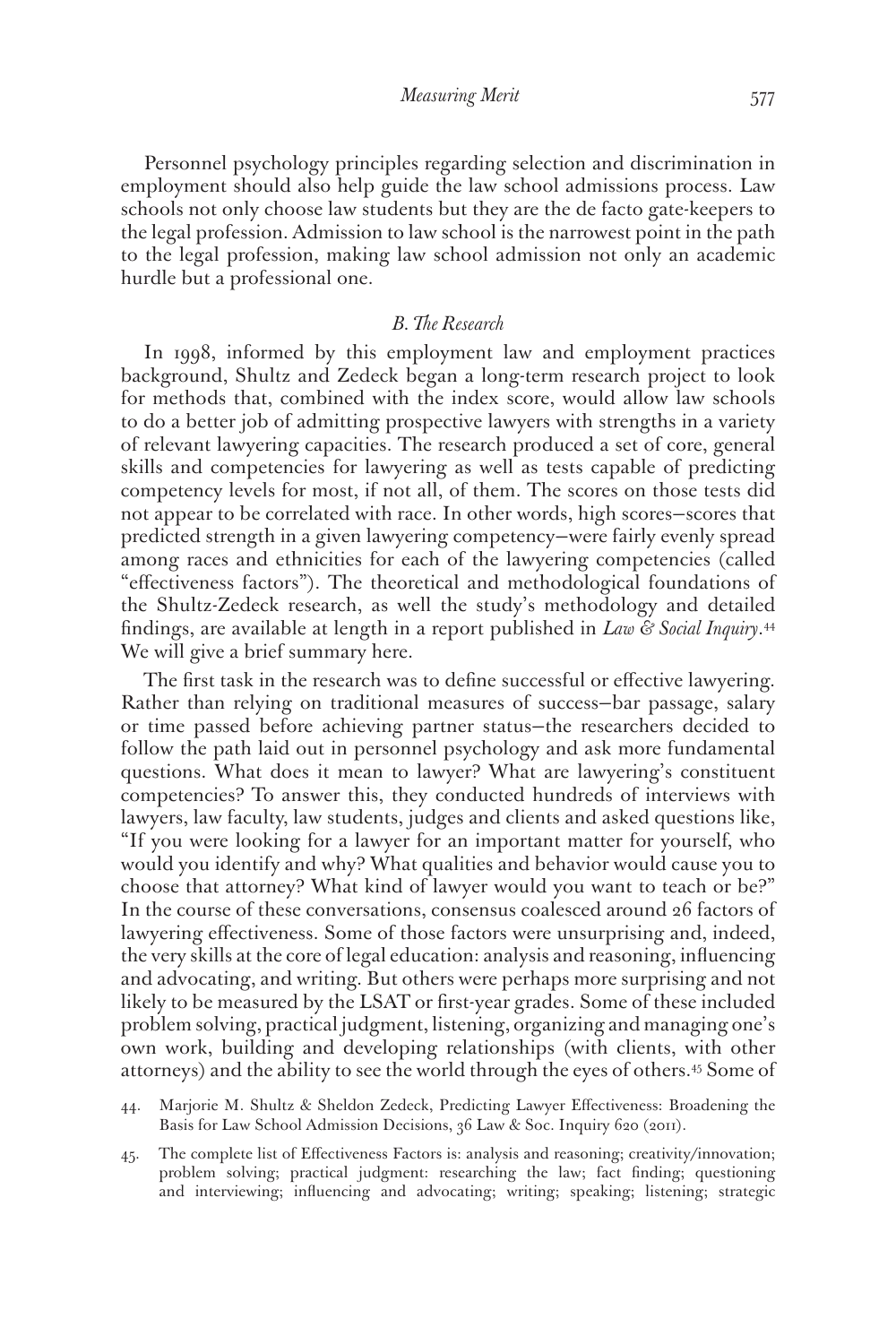the 26 factors are especially relevant to lawyering within particular institutions or contexts, but many extend across categories (although particular forms of their expression may vary) and are core to most lawyers' day-to-day work.

The next step was to define the lawyering competencies and determine what excellent (and less than excellent) performance in each would look like. The research team did this by developing a pool of behavioral examples for each of the 26 effectiveness factors. The researchers asked focus groups of lawyers, "What behavior would tell you a lawyer had or lacked effectiveness in 'listening'?" for example. This process resulted in more than 800 descriptions that represented poor, below average, average, good and outstanding behaviors across the 26 factors. Next, more than 2,000 Berkeley Law alumni evaluated each example on a scale from 1 to 5 for its level of effectiveness. These data-the behavioral examples for each of the 26 factors and the effectiveness ranking for each example—allowed Shultz and Zedeck to create a set of lawyer performance measurement scales. The researchers then adapted the scales to an assessment instrument that would allow rating a lawyer's professional performance in a systematic, structured and standardized manner. The instrument allows a performance appraiser to ask questions like: "Are my employee's analysis and reasoning behaviors more like a 2 or a 4 on the rating scales?" Or: "When my employee engages in problem solving, does her process more closely resemble the examples rated a 3 or those rated a  $5$ ?"

This definitional and description phase set up the ultimate research question: can tests predict propensities in these 26 lawyering competencies like the LSAT predicts first-year grades? Is it possible to provide law school admissions offices with evidence that an applicant is likely to be a good lawyer as well as a good first-year student? Shultz and Zedeck looked for tests that might predict actual performance on these lawyering factors. In the end, they selected five existing tests and wrote or adapted three other tests. The tests included measures of situational judgment, personality, organizational fit, expectations and self-expression monitoring. One asked for and assessed relevant biographical information.

Because the situational judgment tests and the requests for biographical data produced especially robust data, it is worth explaining a bit about these assessment measures. Situational judgment tests measure an individual's judgment about and reaction to various difficult scenarios. In personnel psychology, these measures have proven important predictors of work performance. The tests pose hypothetical situations and ask a test-taker what her likely response would be. For example, one question, determined

planning; organizing and managing one's own work; organizing and managing others (staff/colleagues); negotiation skills; ability to see the world through the eyes of others; networking and business development; providing advice & counsel & building relationships with clients; developing relationships within the legal profession; evaluation, development, and mentoring; passion and engagement; diligence; integrity/honesty; stress management; community involvement and service; and self-development.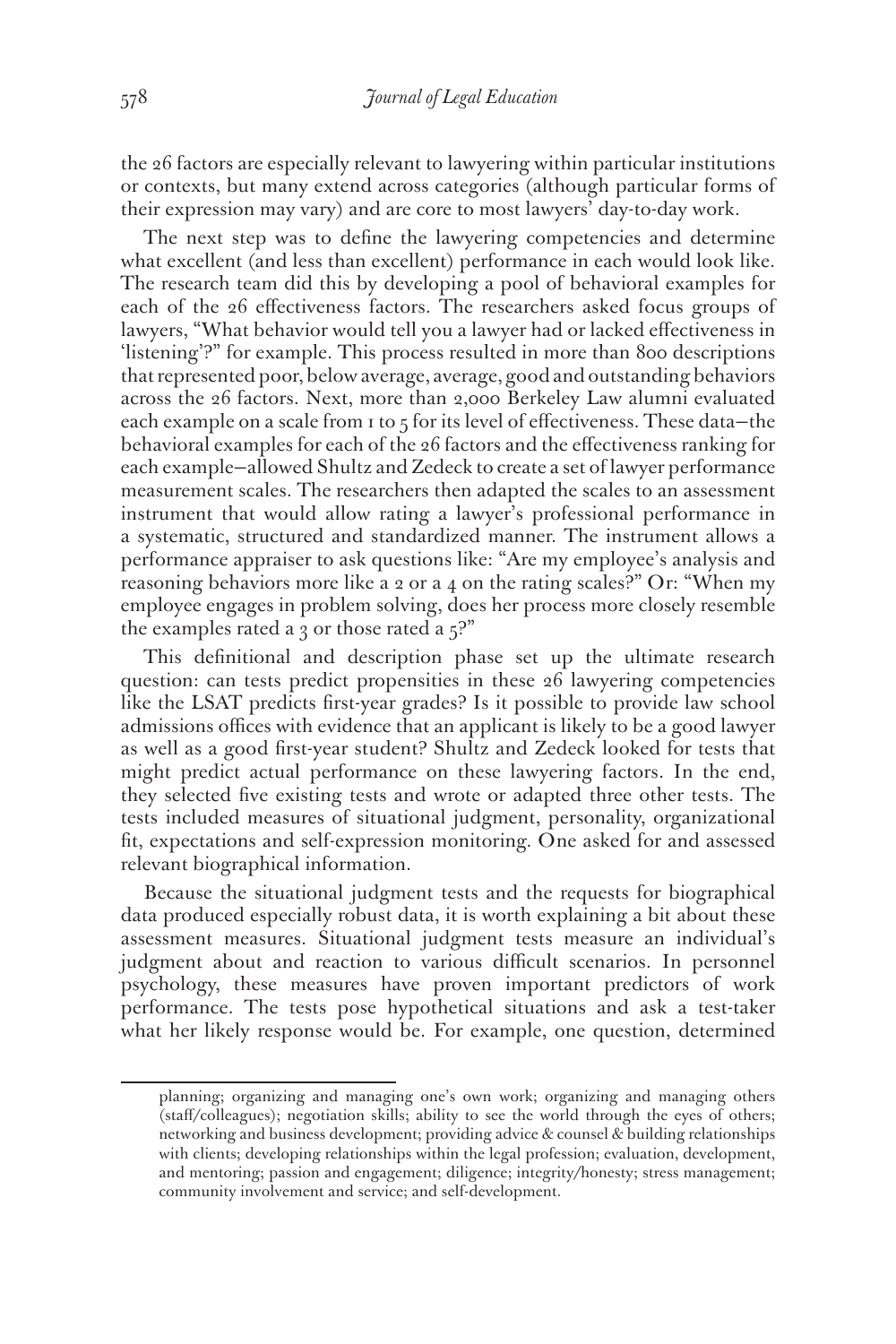to reflect competency in three areas (influencing and advocating, developing relationships, and integrity) asks:

You learn that a co-worker, Angela, whom you helped train for the job, copied some confidential and proprietary information from the company's files. What would you do?

a. Tell Angela what I learned and that she should destroy the information before she gets caught.

b. Anonymously report Angela to management.

c. Report Angela to management and after disciplinary action has been taken, tell Angela that I'm the one that did so.

d. Threaten to report Angela unless she destroys the information.

e. Do nothing.

Research in personnel psychology also suggests that eliciting targeted information about an applicant's history can predict work-related skills and competencies. These biographical data assessments ask a factual question about the test taker's life, such as, "How many times in the past year were you able to think of a way of doing something that most others would not have thought of?" and provide three or four potential answers (along the lines of "one to three times," "five to ten times," etc.) to pick among.<sup>46</sup>

Finally, 15,750 people (then-current Berkeley Law students and alumni of Hastings College of the Law and Berkeley Law who graduated between 1973 and 2006) were invited to participate in the research. More than 1,100 did so. Each participant took a battery of tests (including the situational judgment test, the biographical data test and a variety of personality evaluations). Each participant also identified four people (two current peers and two current superiors), who could assess his/her job performance by using a subset of the effectiveness factors previously described that related to his/her practice and situation.<sup>47</sup> The research hypothesis was that results on some or all of those tests would correlate with the test taker's rated competencies in a relevant subset of the 26 effectiveness factors—and thus be predictors of professional competence.

The results of this phase showed real potential to create admissions tests capable of predicting lawyering performance. In other words, participants' test results did correlate with lawyering skill. Each participant took an hourlong test made up of about 30 questions drawn randomly from the situational judgment and biographical tests, which also included personality tests that Shultz and Zedeck selected at the outset. Not every question was useful. In fact

- 46. For more details on these tests and the validation methodologies, see Shultz & Zedeck, Predicting Lawyer Effecitveness, *supra* note 44.
- 47. In addition to engaging in the effectiveness assessments and taking the tests, each participant provided basic biographical data including gender, age, ethnicity, law school and employment information. With the permission of participants, Shultz and Zedeck obtained LSAT and law school performance data either from the LSAC or from the law schools for additional analysis.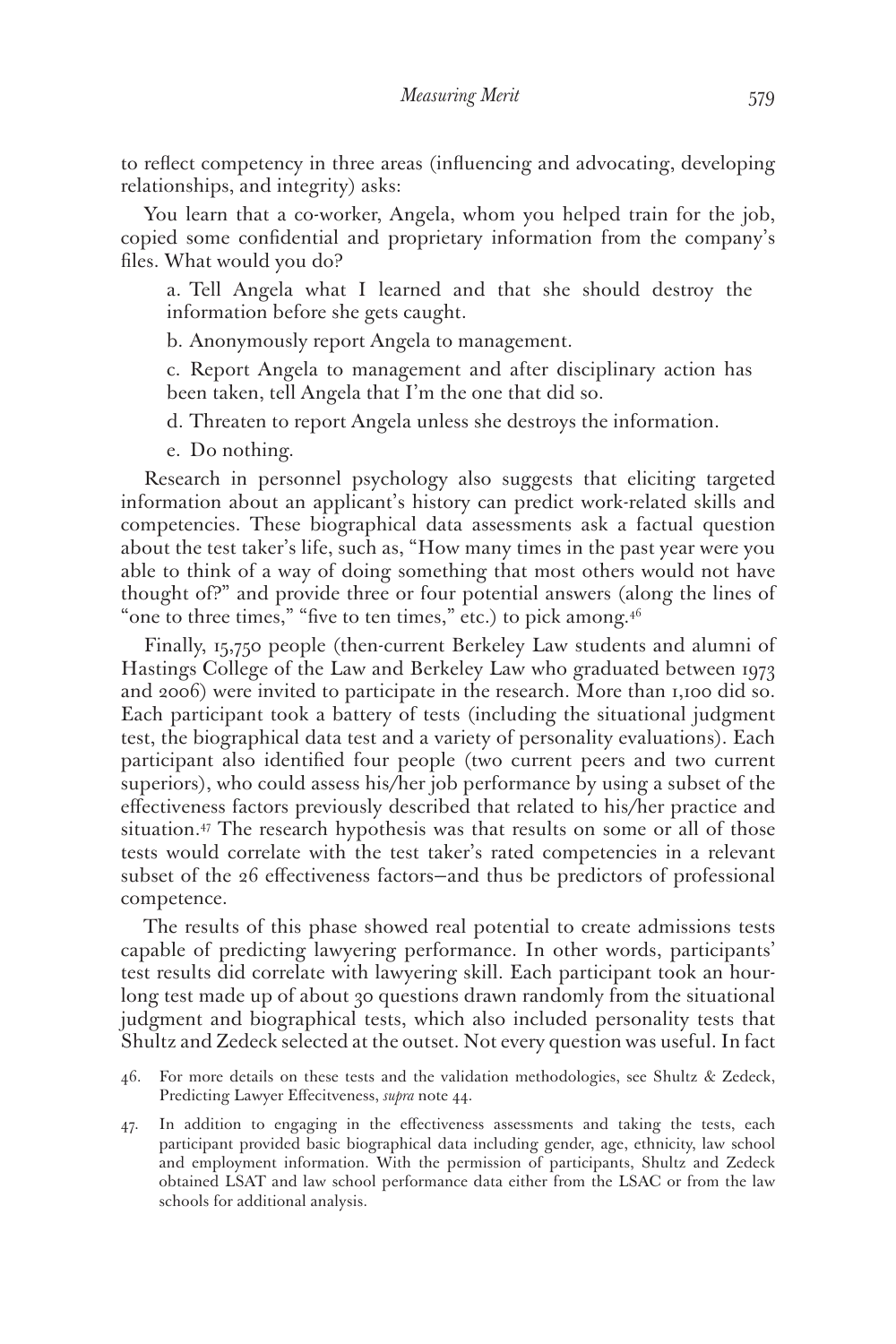a couple of the personality tests were rejected as not terribly helpful. But one of the personality tests $48$  and many of the situational judgment and biographical data questions49 yielded important and interesting results. Participants' aggregate answers to those questions correlated to their lawyering abilities. In other words, lawyers who had been evaluated as superior communicators on the Shultz-Zedeck scales consistently chose answer A on question x, C on question y, and B on question z. Poor networkers created similar patterns on questions e, f, and g. In the end, answers to the valid questions on these new tests predicted participants' competency levels for almost all 26 of the effectiveness factors. The LSAT and UGPA were not particularly useful for predicting lawyer performance on the large majority of the 26 effectiveness factors. In fact, the LSAT correlated with 12 of the factors, with four of those correlations positive and eight negative (e.g., networking/business development and community service).<sup>50</sup> The new tests, however, predicted almost all 26 competencies. Moreover, the new tests' correlations were generally higher, though moderately so, with even the small subset of the most academically associated competencies (analysis and reasoning, researching the law, writing) than the LSAT's correlation with those same factors. And consistent with what personnel psychology has generally found, neither the actual assessments of the lawyers' job performance (based on the effectiveness factor ranking scales), nor their scores on the battery of tests that predicted professional competence, showed correlations to race that were practically significant. While the LSAT favors white applicants, these new tests show promise to place applicants on a level playing field, regardless of race.

## *C. Next Steps and a Research Agenda*

The transformation of this initial research into a workable admissions test would come with further research. The first phase of the study looked only at lawyers who graduated from Berkeley Law and Hastings College of the Law. A next phase would begin earlier in career development (applicants rather than lawyers) and include people who will land at a much broader range of schools. Ideally, a longitudinal validation study would give a version of a new test—consisting of a mix of the best situational judgment, biographical data and personality assessment questions—to law school applicants. Researchers would then track test takers through the application process, through law school (or lack thereof, should some test takers decide not to go to law school

- 48. This test was the Hogan Personality Inventory (HPI). For more information on the HPI see Robert Hogan, Joyce Hogan & Rodney Warrenfeltz, The Hogan Guide: Interpretation and Use of Hogan Inventories (Hogan Assessment Systems 2007).
- 49. The research team drafted the situational judgment (SJT) questions and the biographical data (BIO) questions themselves. In doing so, they relied on the personnel psychology principles described above. Some of the SJT and BIO questions were thrown out as invalid, but many proved scientifically valid. Our claims of correlation are based on those validated questions. Future tests would have to go through similar validation processes.
- 50. The results of positive and negative vary depending on the performance measure. For more information, see Shultz & Zedeck, Predicting Lawyer Effectiveness, *supra* note 44.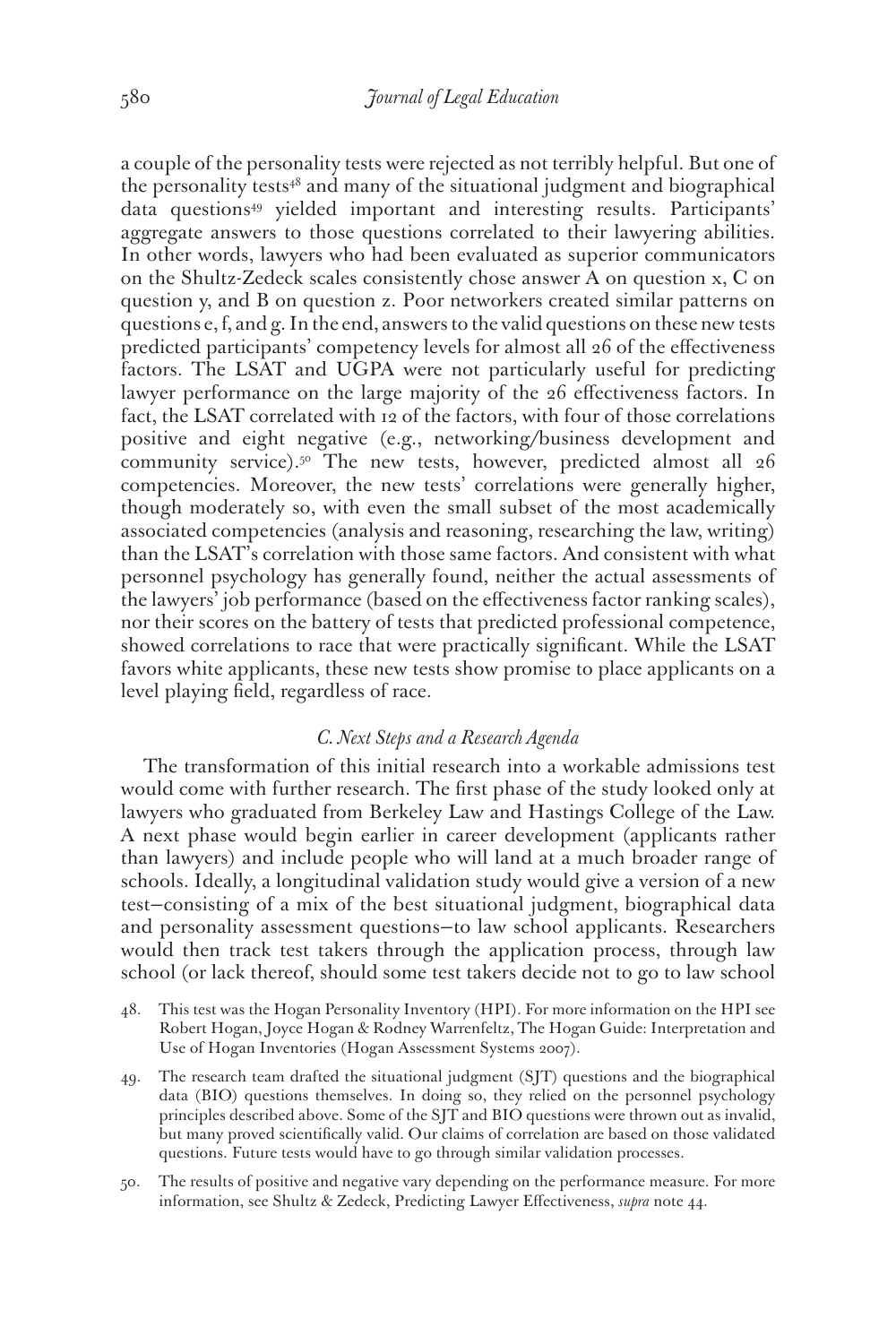or not be admitted), and into the beginning stages of their careers (and perhaps beyond). Throughout, researchers would examine whether the test takers' predicted lawyering abilities (represented by their scores on the Shultz-Zedeck tests) correlated with appraisals of their lawyering skills. In other words, could we replicate the correlations we found in the initial study?

That same research process would consider the question of coachability. A typical response of someone who hears about this research for the first time begins with, "Wow, that's amazing! Is it for real?" A longitudinal study that captures a broad range of applicants/students/lawyers<sup>51</sup> would confirm the answer to that first question. The second set of questions sound something like, "But what happens when Kaplan and Princeton Review create Shultz-Zedeck prep courses—is this test coachable? Will that create the same racial disparities all over again?" And those are fair and important questions.

The testing literature defines coaching (or "coachability") in two different ways. Coaching can instruct, enhancing students' knowledge and abilities, or it can improve students test taking orientation, increasing "familiarity, confidence and experience with standardized tests and test formats."52 The former isn't terribly problematic from a validity standpoint. If students develop skills that will improve their lawyering abilities as they prepare for the tests, the profession benefits. The problem with coaching as instruction stems from uneven resource distribution. If it turns out to be true that Kaplan can create preparation courses that improve students' abilities (and thus scores), then those who have access to prep courses will have scoring advantages. And depending on the magnitude of those advantages, it is possible that coaching could diminish the racial equity benefits of the Shultz-Zedeck test. We believe it unlikely that a test prep course could significantly alter students' abilities, as they relate to the 26 dimensions in six weeks or so. Moreover, many of the S-Z tests used empirically-based scoring, meaning that "right" answers were determined not in the abstract but by choosing as "correct" the choices made by attorneys who were most highly rated on the factor at issue. But we need more information.

Coaching that improves test-taking skills, "characterized by intensive, shortterm, massed drill on items similar to those in the test," has implications for a test's validity. This kind of coaching's impact on "cognitive" tests (like the LSAT) has been studied extensively, albeit mainly by the two opposing interest groups—test administrators, and test preparation companies.53 Predictably,

- 51. We imagine that this research would also capture and track non-lawyers: applicants who did not go to law school, who left law school early, and lawyers who left the profession.
- 52. Chaitra M. Hardison & Paul R. Sackett, Use of Writing Samples on Standardized Tests: Susceptibility to Rule-Based Coaching and the Resulting Effects on Score Improvement, 21 Applied Measurement in Educ.. 227, 228 (2008).
- 53. *See, e.g.*, Robert L. Linn, Admissions Testing: Recommended Uses, Validity, Differential Prediction, and Coaching, 3 Applied Measurement in Educ. 297 (1990); Devon W. Carbardo & Cheryl I. Harris, The New Racial Preferences, 96 Cal. L. Rev. 1139 (2008); Lani Guinier, Reframing the Affirmative Action Debate, 86 Ky. L.J. 505 (1997-1998).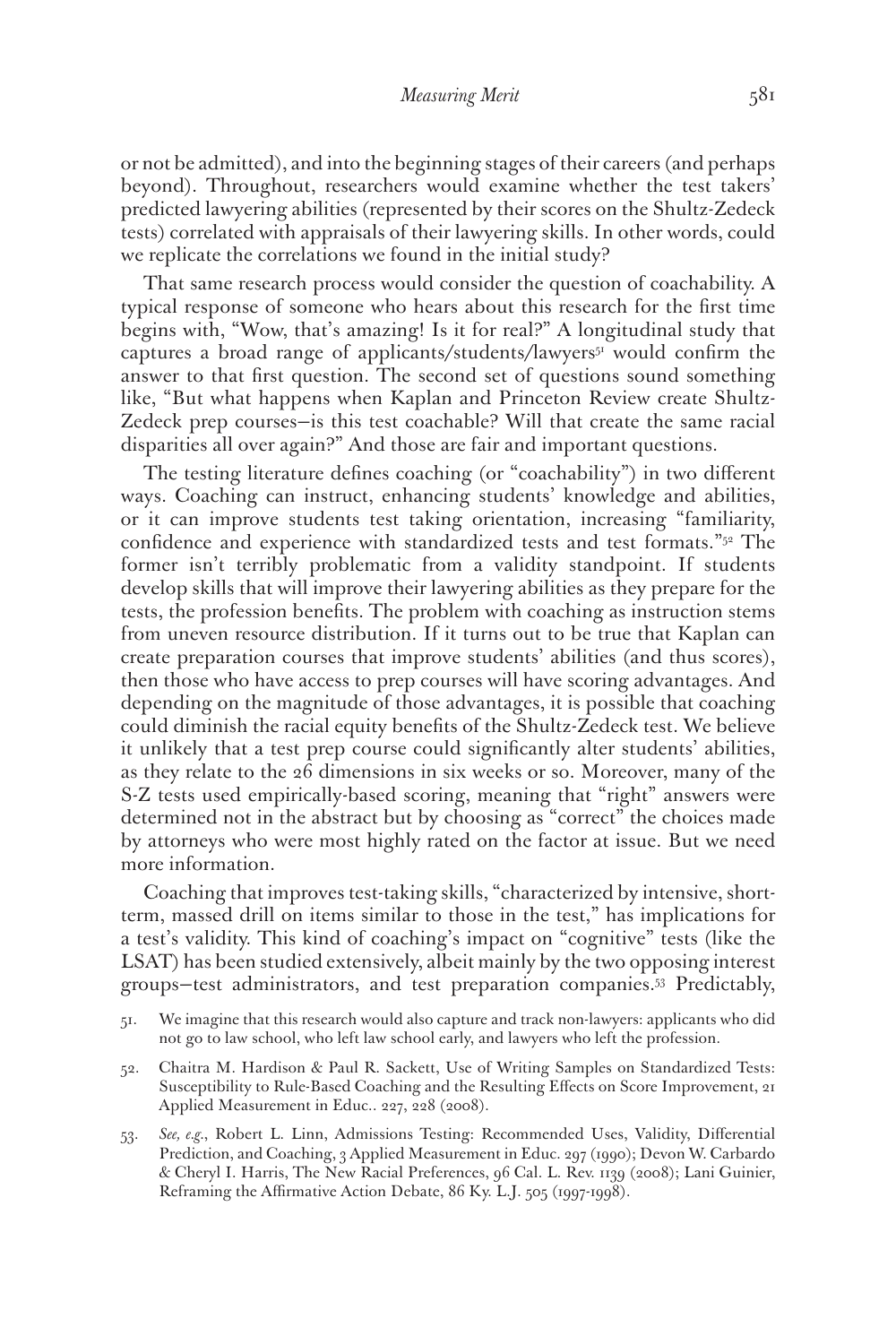research sponsored by the LSAC finds negligible impact from coaching while test prep sponsors find significant score improvement after good coaching. Relatively little research, however, has considered coaching's effects on other kinds of performance tests.<sup>54</sup> What we do know about coaching and situational judgment tests seems to suggest that some question formulations are less susceptible to coaching than others<sup>55</sup> and that tests with complex scoring systems (asking not only for the best answer to a question but also the worst, for example) and heterogeneous content might be less susceptible to coaching than tests designed to predict a narrow set of skills.56 That is generally good news—questions can be rephrased, if research suggests they should be, and the Shultz-Zedeck test involves complex content. But research on the actual test must be done before we can declare with any certainty that it is both valid and racially equitable in the face of potential coaching. The Shultz-Zedeck study provides sufficiently promising results that further research is worth doing.

## *D. Implications for Admissions*

Schools could begin to use the tests now and take part in continuing research or they could wait until further research has replicated the first study's results. Either way, our hope is that applicants will be able to take the Shultz-Zedeck test in conjunction with the LSAT (which would avoid the added burden of a second test date). The test probably would take no longer than an hour to administer and it would include a mixture of situational judgment, biographical data and personality questions. Law schools could use the results of the test in several different ways. If, for example, a school wanted to maintain a threshold level of predicted academic success among its students, it could set an LSAT floor. Applicants whose LSAT met or exceeded that floor would be among the pool eligible for further consideration. At that point, the LSAT would cease to be relevant and applicants could be judged based on scores related to the lawyering effectiveness measures and other less tangible factors. Alternately, applicants could be grouped together within LSAT bands and the Shultz-Zedeck tests used to decide among students within each band. Admissions officers could also combine the new test scores with the LSAT and undergraduate grades to create a new composite score, and use that score in much the same way as the index score is used now—preferring applicants with higher overall composite scores over those with lower scores. Another version of that approach would be to admit a set number of students, perhaps 20 percent of the class, based primarily on traditional index scores and use

<sup>54.</sup> *See* Michael J. Cullen, Paul R. Sackett & Filip Lievens, Threats to the Operational Use of Situational Judgment Tests in the College Admission Process, 14 Int'l J. of Selection and Assessment 142, 143 (2006).

<sup>55.</sup> *See* Filip Lievens, Tine Buyse, Paul R. Sackett & Brian S. Connelly, The Effects of Coaching on Situational Judgment Tests in High-Stakes Selection, 20 Int'l J. of Selection and Assessment 272, 276 (2012).

<sup>56.</sup> *See id*. at 280.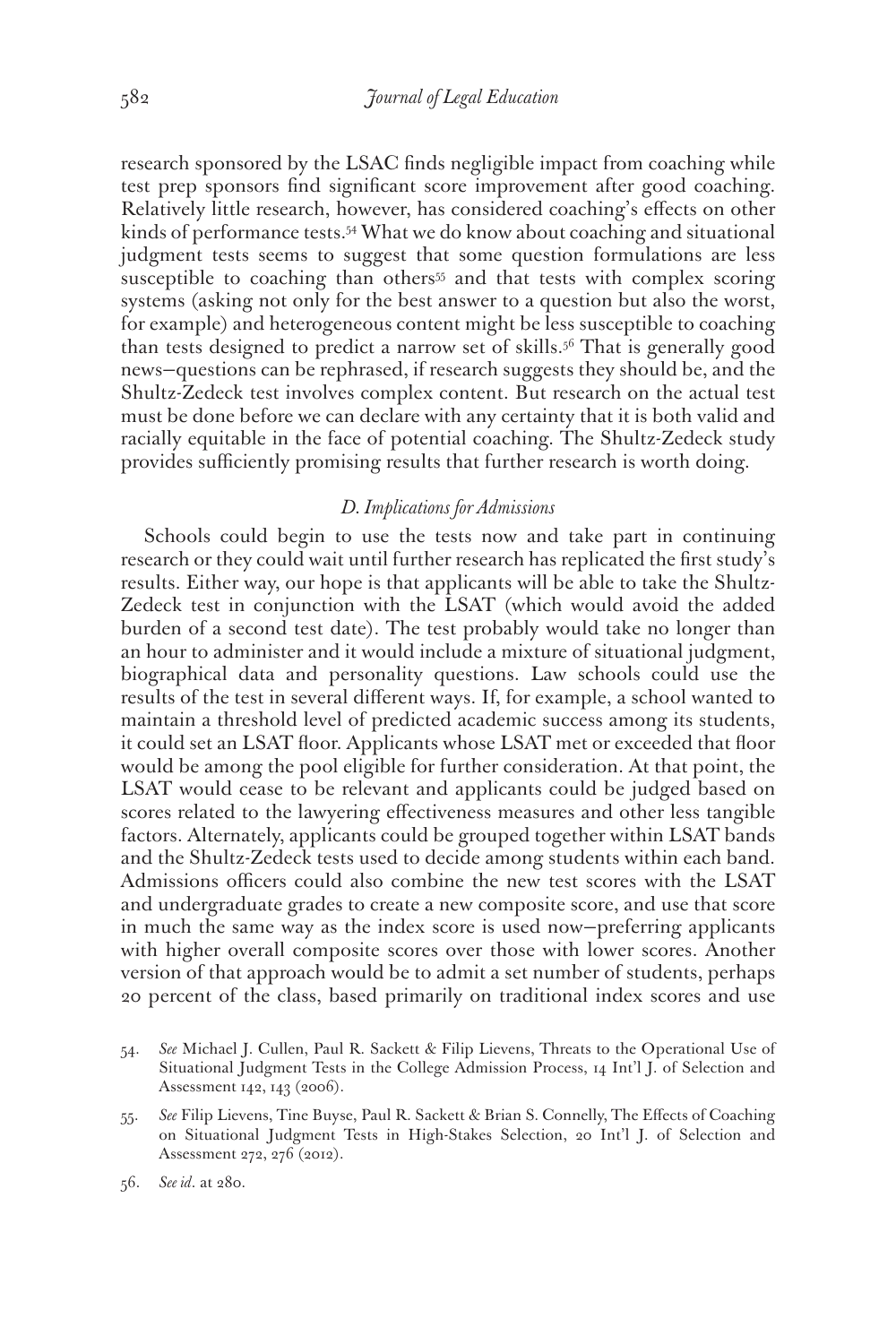the new composite number to guide decisions on the rest of the class.57 All of these options would reduce the arguably discriminatory nature of law school admissions, some more than others. The best approach certainly will not be developed quickly but a moral commitment to equality demands that we invest the time.58

#### **III. Conclusion**

For too long law schools have employed overly narrow admissions practices that tend to favor white applicants at the expense of applicants of color. Those practices seek out applicants who promise to get better first-year grades, grades that reward stylized argumentation and the analytic reasoning necessary to excel at it. Growing consensus suggests that lawyers need to know how to do so much more than reason and argue. They counsel and advise, they collaborate and build relationships, they fact-find and engage in research, they problem-solve. And success as a lawyer depends upon the ability to do all of this and more with integrity and skill. The Shultz-Zedeck research suggests two important and interrelated findings: it is possible to test for the propensity to be a good lawyer, robustly defined, and—if we admit students on the basis of these tests—law school admissions will become more racially equitable.

The next research and implementation steps cannot happen without a commitment from the law school community. To conduct further research we need funding and participation at much higher levels. This research offers an important starting place for any school that is committed to contributing to a diverse and skilled legal profession. But we cannot continue it without a

- 57. Whichever option law schools choose, they will not be the first institutions to consider situation judgment-like or personality tests for admissions. In medical fields, interpersonal situational judgment tests are used in admissions in Belgian medical schools and to certify general practitioners in the United Kingdom. *See* Filip Lievens, Tine Buyse & Paul R. Sackett, The Operational Validity of a Video-Based Situational Judgment Test for Medical College Admissions: Illustrating the Importance of Matching Predictor and Criterion Construct Domains, 90 J .of Applied Psychol. 442 (2005). The Association of American Medical Colleges, the body that administers medical schools' admissions test (the MCAT), recently considered adding personality measures to the test. While the association decided against it for now, sections were added on the behavioral sciences and critical thinking in a cross cultural context. *See* Pauline W. Chen M.D., A Better Medical Admissions Test, N.Y. Times, May 5, 2011, *available at* www. http://well.blogs.nytimes.com/2011/05/05/a-bettermedical-school-admissions-test/. The Educational Testing Service has created an online evaluation called the Personal Potential Index (PPI) that assesses creativity, communication skills, teamwork, resilience, planning and organization and ethics and integrity. A variety of business and graduate schools accept PPI scores, in addition to traditional cognitive measures, for admissions purposes. *See* Patrick C. Kyllonen, The Research Behind the ETS Personal Potential Index (PPI), Educational Testing Service (2008), *available at* http://www. ets.org/Media/Products/PPI/10411\_PPI\_bkgrd\_report\_RD4.pdf.
- 58. We believe that, while beyond the scope of this paper, the research also has obvious implications for curriculum reform. For the beginnings of discussions of what those implications might be, see William D. Henderson, A Blueprint for Change, 40 Pepperdine L. Rev. 461 (2013); Kristen Holmquist, Challenging Carnegie, 61 J. Legal Educ. 353 (2012).